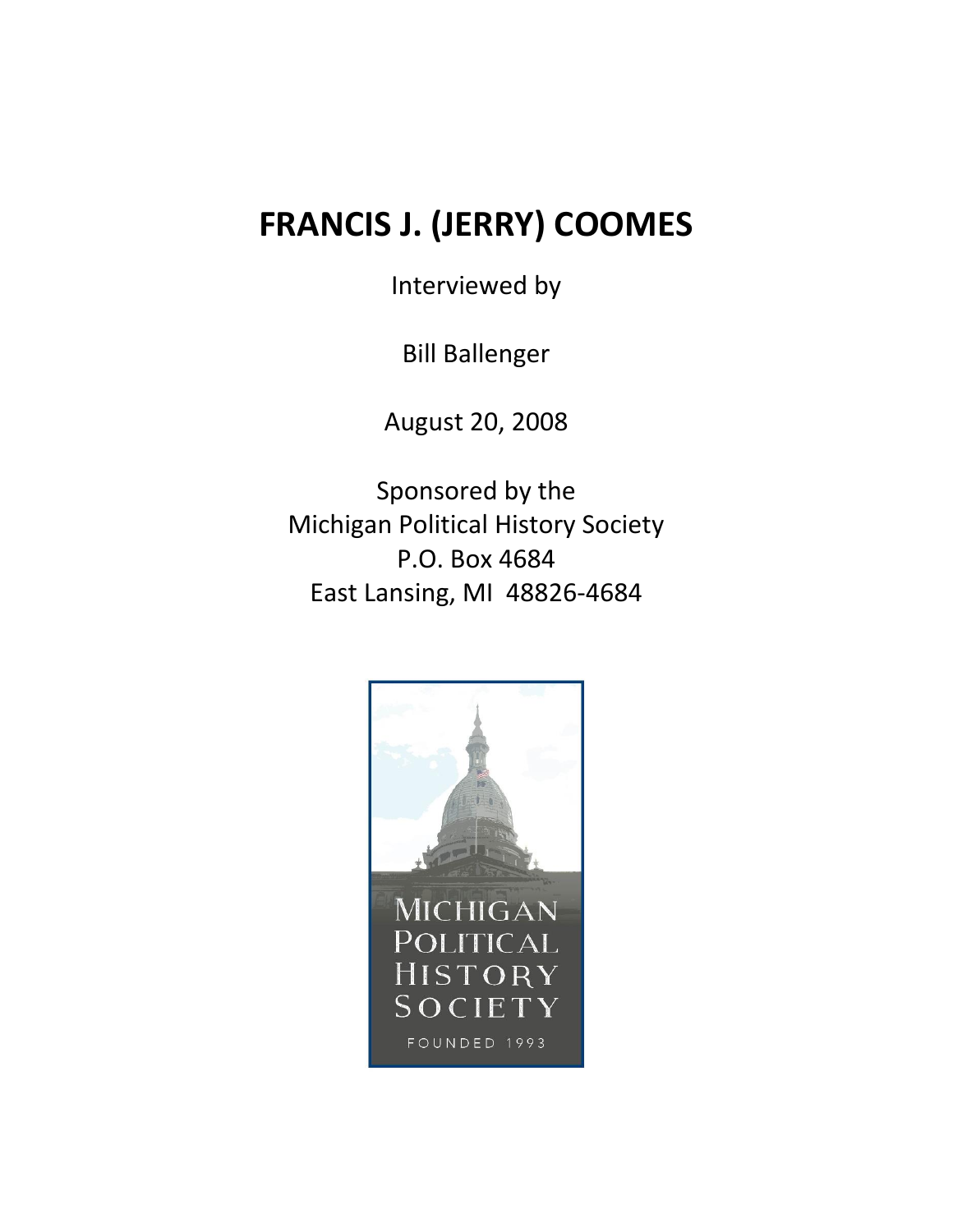| <b>Bill Ballenger:</b> | This interview is part of the James J. Blanchard Living Library of Michigan<br>Political History.                                                                                                                                                                                                 |
|------------------------|---------------------------------------------------------------------------------------------------------------------------------------------------------------------------------------------------------------------------------------------------------------------------------------------------|
| <b>Bill Ballenger:</b> | Jerry Coomes, it's a great pleasure to have you with the Michigan Political<br>History Society. Let me ask you, weren't you originally a Hoosier? Born and<br>brought up in Indiana?                                                                                                              |
| Jerry Coomes:          | I was.                                                                                                                                                                                                                                                                                            |
| <b>Bill Ballenger:</b> | How'd you come up to Michigan? Tell us the story.                                                                                                                                                                                                                                                 |
| Jerry Coomes:          | Well, there was a recession in Indiana and in the country, and my father had a<br>coal company that was on the edge of extinction, and so he migrated to<br>Michigan in 1939 and brought the family with him, and so we've been here ever<br>since.                                               |
| <b>Bill Ballenger:</b> | You were 11 years old at the time?                                                                                                                                                                                                                                                                |
| Jerry Coomes:          | Yes.                                                                                                                                                                                                                                                                                              |
| <b>Bill Ballenger:</b> | What was it, Indianapolis where you were born and brought up your first 11<br>years?                                                                                                                                                                                                              |
| Jerry Coomes:          | Indianapolis. Right.                                                                                                                                                                                                                                                                              |
| <b>Bill Ballenger:</b> | So, you come to Michigan where was it? Highland Park? And what was Highland<br>Park like at that time?                                                                                                                                                                                            |
| Jerry Coomes:          | Well, actually it was in the city of Detroit around West Chicago, and we lived<br>real close to the center of the city and went to Visitation high school. I think it's<br>now called Martin de Porres, and I graduated from there and then went into the<br>army when I was 17 after graduation. |
| <b>Bill Ballenger:</b> | What was your neighborhood in Detroit like at that time?                                                                                                                                                                                                                                          |
| Jerry Coomes:          | It was probably a neighborhood that was built in the 20's and it was decent, and<br>I would say ranged from upper middle class to middle class.                                                                                                                                                   |
| <b>Bill Ballenger:</b> | Did you have a sense of what was going on around Highland Park or that was<br>your world kind of? It was almost like a little community. It could have been<br>Greenville Michigan, or St. Johns, or Owosso or something?                                                                         |
| Jerry Coomes:          | There were substantial portions of Highland Park that were upscale at that time,<br>and they had of course a great community college. Highland Park junior college<br>and it was noted around the country for its English program, and I went there<br>two years.                                 |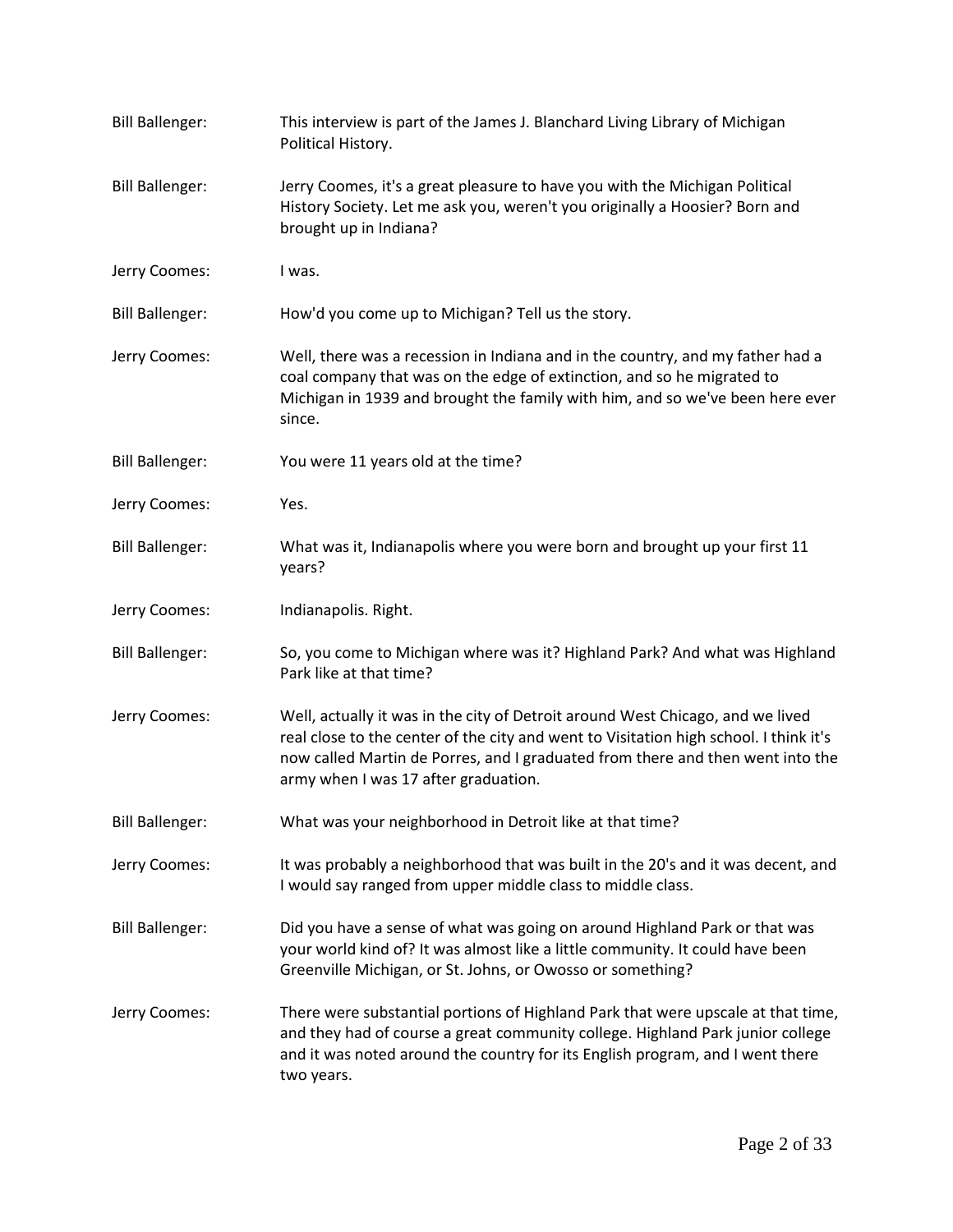| <b>Bill Ballenger:</b> | That's after you got out of the army?                                                                                                                                                                                                                                                                                                                  |
|------------------------|--------------------------------------------------------------------------------------------------------------------------------------------------------------------------------------------------------------------------------------------------------------------------------------------------------------------------------------------------------|
| Jerry Coomes:          | Right.                                                                                                                                                                                                                                                                                                                                                 |
| <b>Bill Ballenger:</b> | So, you were in the army and they kind of focused your attention on what it<br>took to succeed in life is that it? You decided I better go to college and get a<br>degree?                                                                                                                                                                             |
| Jerry Coomes:          | Oh, that was definitely a motivational factor.                                                                                                                                                                                                                                                                                                         |
| <b>Bill Ballenger:</b> | So, you go to Highland Park and you really loved Highland Park junior college<br>right?                                                                                                                                                                                                                                                                |
| Jerry Coomes:          | I did, and they had a great history program, which I was drawn to and we had<br>some really wonderful professors. I remember a man by the name of Colter that<br>taught world history and that really excited me. That was kind of, a turning<br>point for me, world history.                                                                          |
| <b>Bill Ballenger:</b> | Now, then did you transfer to Michigan State at that point for your last two<br>years?                                                                                                                                                                                                                                                                 |
| Jerry Coomes:          | Yes, in 1950 after I met Colette. She was going to U of D.                                                                                                                                                                                                                                                                                             |
| <b>Bill Ballenger:</b> | Your wife Colette? The mother of your nine children?                                                                                                                                                                                                                                                                                                   |
| Jerry Coomes:          | That's correct.                                                                                                                                                                                                                                                                                                                                        |
| <b>Bill Ballenger:</b> | How did you meet her anyway?                                                                                                                                                                                                                                                                                                                           |
| Jerry Coomes:          | Well, it was an interesting story. It was my first semester at junior college. It was<br>December and that was the time when most of the students went to work for<br>the post office at Christmas time, and I was a dragger and that meant I went<br>down the aisles and selected let's say Rhode Island, and took it to the Rhode<br>Island station. |
| Jerry Coomes:          | Colette was a sorter and there were 100's of them, rows of them and so several<br>weeks before that I had declared the intent that I was ready to meet my wife. I<br>hadn't dated seriously, I didn't have any close girlfriends, but I just said, "I'm<br>ready."                                                                                     |
| Jerry Coomes:          | So, two weeks later I'm walking down dragging Rhode Island and I see this<br>beautiful blonde standing there sorting, and scratching her back or attempting<br>to, and so I walked on my routine walk I said, "Excuse me miss, but can I help<br>you?" I'd be in federal prison today.                                                                 |
| <b>Bill Ballenger:</b> | Yeah. You're right.                                                                                                                                                                                                                                                                                                                                    |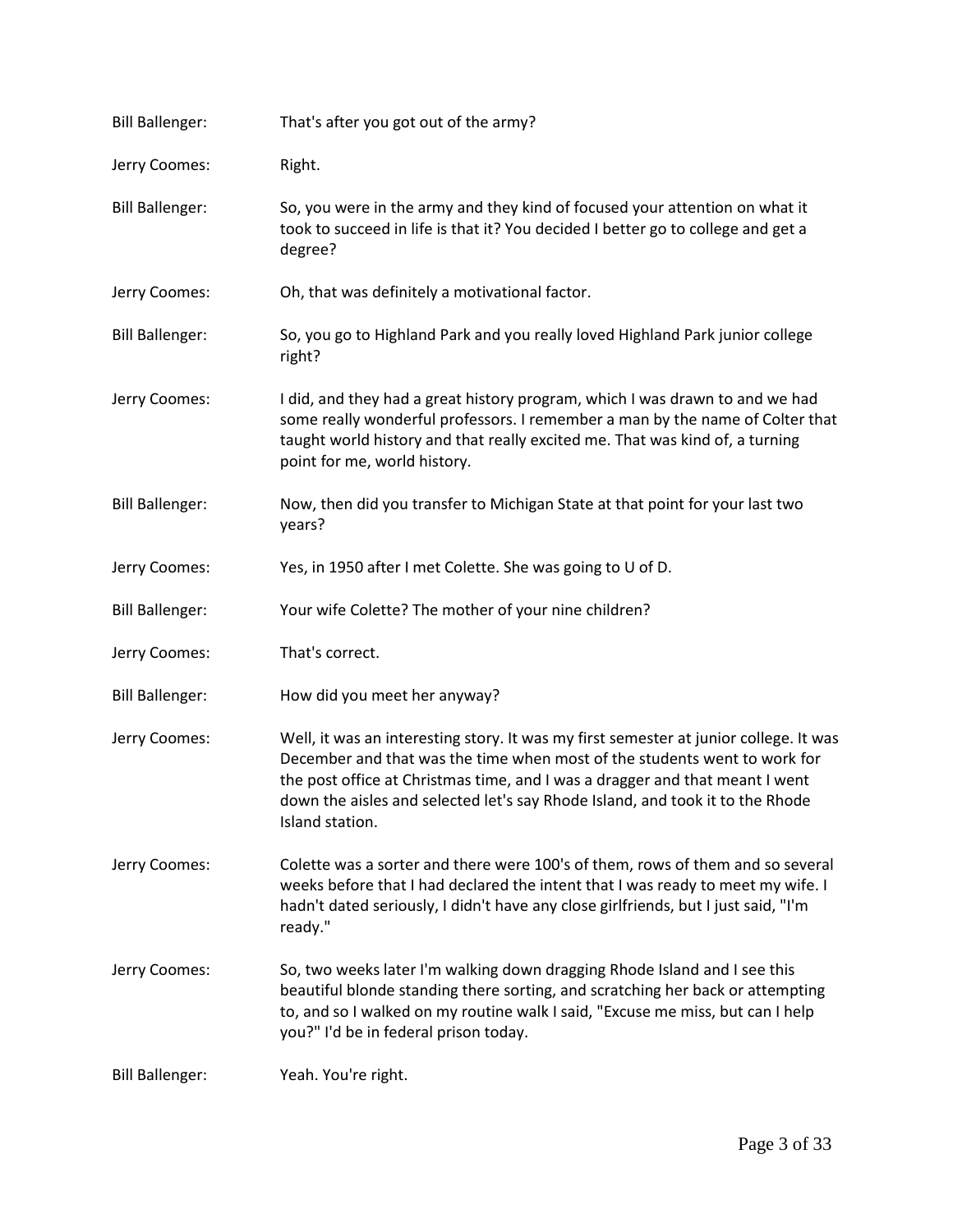| Jerry Coomes:          | She turned around and looked at me in the eye, and I looked her in the eye and<br>that was it.                                                                             |
|------------------------|----------------------------------------------------------------------------------------------------------------------------------------------------------------------------|
| <b>Bill Ballenger:</b> | Love at first sight.                                                                                                                                                       |
| Jerry Coomes:          | And a marriage made in heaven, which happened two and a half years later.                                                                                                  |
| <b>Bill Ballenger:</b> | Wow. Wow. That is a great story. She was from that area?                                                                                                                   |
| Jerry Coomes:          | Yeah, well she was born in the UP. At the age of two and a half months she<br>came to Detroit with her family. So, lived on the east side and she was attending<br>U of D. |
| <b>Bill Ballenger:</b> | Okay, so you have married Colette by the time you came to Michigan State? Or<br>not?                                                                                       |
| Jerry Coomes:          | No. About a year later.                                                                                                                                                    |
| <b>Bill Ballenger:</b> | About a year later. So, then you were married students? Or you were a married<br>husband at Michigan State?                                                                |
| Jerry Coomes:          | Yes. We were married in '51.                                                                                                                                               |
| <b>Bill Ballenger:</b> | In '51.                                                                                                                                                                    |
| Jerry Coomes:          | Yeah.                                                                                                                                                                      |
| <b>Bill Ballenger:</b> | And so what? You graduate what?                                                                                                                                            |
| Jerry Coomes:          | '53.                                                                                                                                                                       |
| <b>Bill Ballenger:</b> | '53.                                                                                                                                                                       |
| Jerry Coomes:          | Went off to Clarkston to teach history?                                                                                                                                    |
| <b>Bill Ballenger:</b> | Clarkston high school?                                                                                                                                                     |
| Jerry Coomes:          | Correct.                                                                                                                                                                   |
| <b>Bill Ballenger:</b> | Clarkston high school, okay. So, you lived in Clarkston?                                                                                                                   |
| Jerry Coomes:          | Lived in Waterford.                                                                                                                                                        |
| <b>Bill Ballenger:</b> | In Waterford?                                                                                                                                                              |
| Jerry Coomes:          | We couldn't afford Clarkston.                                                                                                                                              |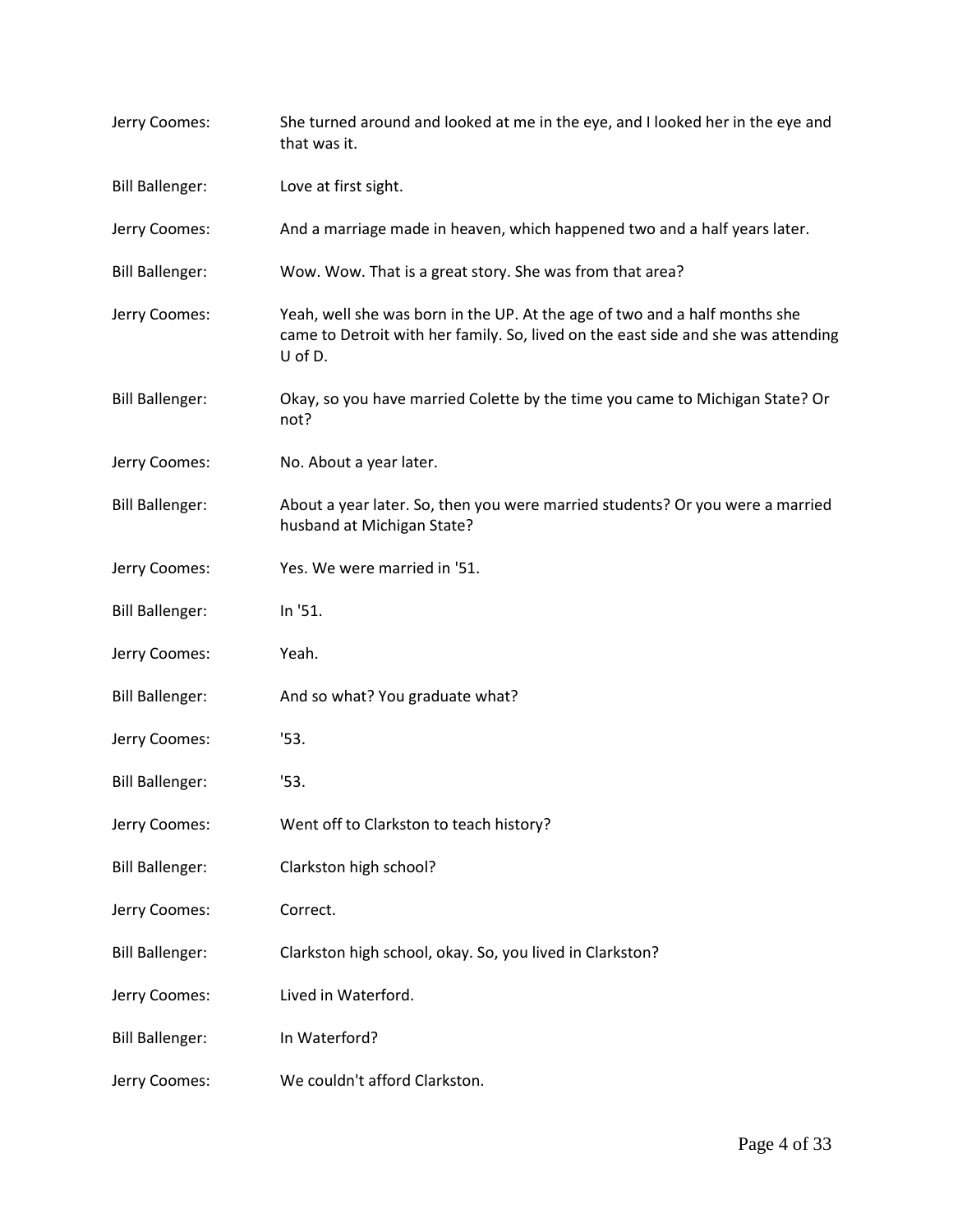| <b>Bill Ballenger:</b> | How long were you there?                                                                                                                                                                                                                                                                                                                                                                                                                          |
|------------------------|---------------------------------------------------------------------------------------------------------------------------------------------------------------------------------------------------------------------------------------------------------------------------------------------------------------------------------------------------------------------------------------------------------------------------------------------------|
| Jerry Coomes:          | Well, I was there about a month when the president of the local MEA chapter<br>was arrested as a communist.                                                                                                                                                                                                                                                                                                                                       |
| <b>Bill Ballenger:</b> | Whoa.                                                                                                                                                                                                                                                                                                                                                                                                                                             |
| Jerry Coomes:          | 1953 Clarkston.                                                                                                                                                                                                                                                                                                                                                                                                                                   |
| <b>Bill Ballenger:</b> | Right, right.                                                                                                                                                                                                                                                                                                                                                                                                                                     |
| Jerry Coomes:          | And I don't know how this happened, but I was elected to succeed him. So I was<br>a president of a local MEA chapter.                                                                                                                                                                                                                                                                                                                             |
| <b>Bill Ballenger:</b> | And you were a freshman, new kid on the block, right out of college.                                                                                                                                                                                                                                                                                                                                                                              |
| Jerry Coomes:          | Had been there a month, right. But we stayed March and April of '53 and<br>returned to Michigan State grad school in fall of '54.                                                                                                                                                                                                                                                                                                                 |
| <b>Bill Ballenger:</b> | '54?                                                                                                                                                                                                                                                                                                                                                                                                                                              |
| Jerry Coomes:          | Right.                                                                                                                                                                                                                                                                                                                                                                                                                                            |
| <b>Bill Ballenger:</b> | Okay. How did you first get involved in state government and state politics?<br>Wasn't Phil Hart your first boss?                                                                                                                                                                                                                                                                                                                                 |
| Jerry Coomes:          | He was, but the intermediary was Fred Tripp from the highway department.                                                                                                                                                                                                                                                                                                                                                                          |
| <b>Bill Ballenger:</b> | Oh, okay. Alright.                                                                                                                                                                                                                                                                                                                                                                                                                                |
| Jerry Coomes:          | Fred's parents owned a grocery store in the east side of East Lansing just outside<br>the city limits where they could sell beer. So, he hired me for a dollar an hour to<br>lug the beer out to the students, but he was subsequently hired by Mennen<br>Williams to be his lobbyist. So, in the fall campaign of 1954 Fred asked me to<br>pick up he and Phil at UAW union hall on the west side of Lansing. I believe it's<br>on Clare street. |
| <b>Bill Ballenger:</b> | Right.                                                                                                                                                                                                                                                                                                                                                                                                                                            |
| Jerry Coomes:          | Because they needed a ride home so I went to the union hall and listened to Phil<br>for the first time. I'd never seen him. Actually, didn't know much about him at<br>all.                                                                                                                                                                                                                                                                       |
| <b>Bill Ballenger:</b> | And at that time he was lieutenant governor?                                                                                                                                                                                                                                                                                                                                                                                                      |
| Jerry Coomes:          | He was a candidate for lieutenant governor.                                                                                                                                                                                                                                                                                                                                                                                                       |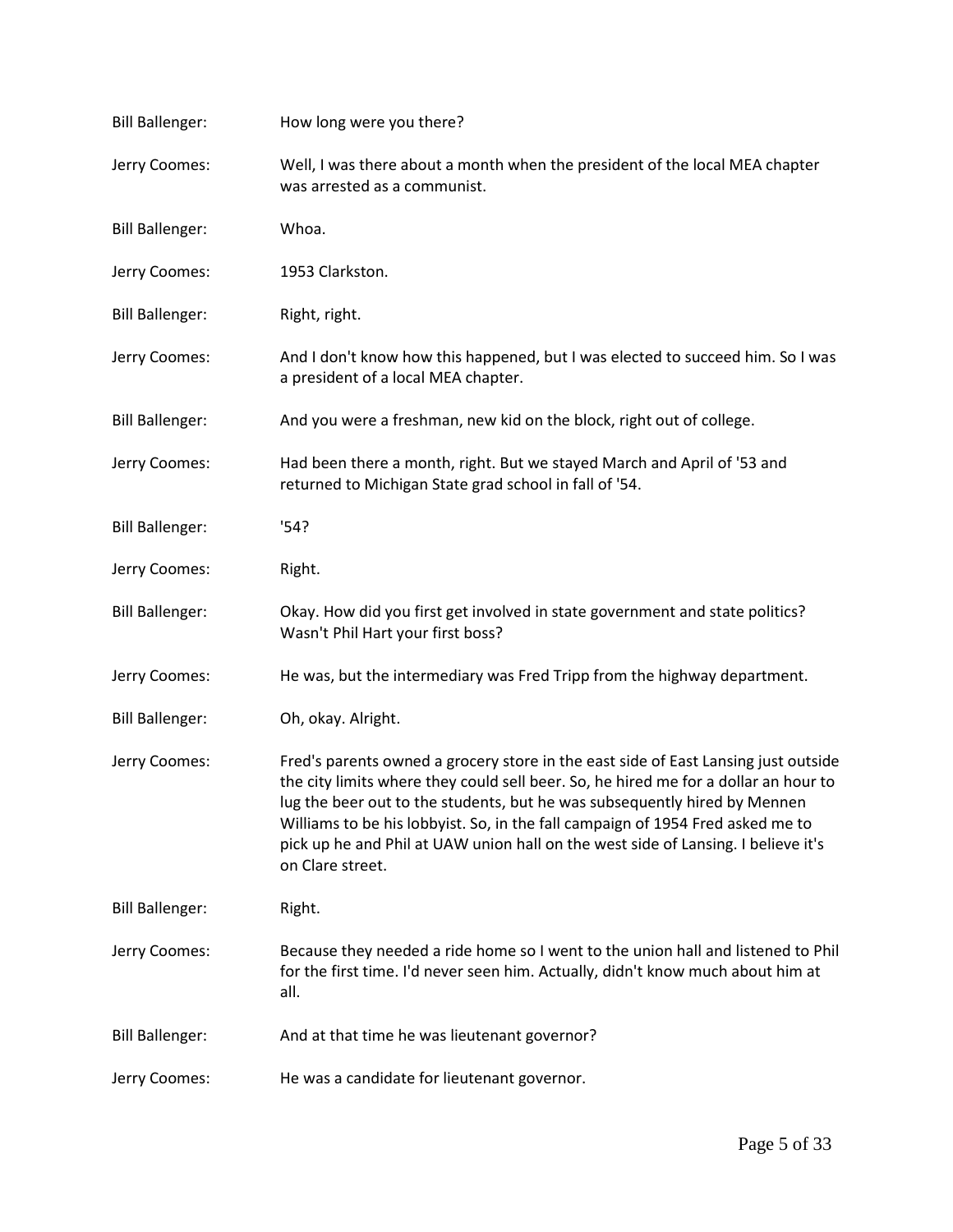| <b>Bill Ballenger:</b> | Candidate for Lieutenant governor?                                                                                                                                                                                                                                                                                                                                                                                                     |
|------------------------|----------------------------------------------------------------------------------------------------------------------------------------------------------------------------------------------------------------------------------------------------------------------------------------------------------------------------------------------------------------------------------------------------------------------------------------|
| Jerry Coomes:          | Yes. For the November election of 1954.                                                                                                                                                                                                                                                                                                                                                                                                |
| <b>Bill Ballenger:</b> | Right.                                                                                                                                                                                                                                                                                                                                                                                                                                 |
| Jerry Coomes:          | And I absolutely was, they say today blown away by him, and I thought he was<br>Adlai Stevenson, Woodrow Wilson. He was the most admirable personality I had<br>ever come across, and when he said, "No party has a monopoly on the truth," I<br>thought, that's my kind of guy.                                                                                                                                                       |
| Jerry Coomes:          | So, I drove him home and Fred later said, "I've given him your name as his<br>assistant. He only has a budget for one person so you may be hearing from<br>him." So we waited and waited, it was just before Christmas and he called and<br>said, "Come to work for me."                                                                                                                                                               |
| <b>Bill Ballenger:</b> | Wow. You were like 25 years old at the time.                                                                                                                                                                                                                                                                                                                                                                                           |
| Jerry Coomes:          | Yeah. 26.                                                                                                                                                                                                                                                                                                                                                                                                                              |
| <b>Bill Ballenger:</b> | 26 years old.                                                                                                                                                                                                                                                                                                                                                                                                                          |
| Jerry Coomes:          | And with one child, and another one on the way.                                                                                                                                                                                                                                                                                                                                                                                        |
| <b>Bill Ballenger:</b> | Right. So, that's pretty exciting for you? You went to work for him and how long<br>were you with him?                                                                                                                                                                                                                                                                                                                                 |
| Jerry Coomes:          | About a year and a half. Until the build up to the '56 election, and I was doing<br>my thesis on the office Lieutenant governor.                                                                                                                                                                                                                                                                                                       |
| <b>Bill Ballenger:</b> | This is for a master's degree at Michigan State?                                                                                                                                                                                                                                                                                                                                                                                       |
| Jerry Coomes:          | Correct. And was able to finish that in June of that year, but the pay was so<br>little that I could not raise a family on it. So, the fair employment practices<br>commission was just created, I think it was in '56, could have been '55. But<br>anyway, they needed a regional director for the Lansing office and I took that<br>job, and it was a great experience for me. I learned an awful lot about<br>community organizing. |
| <b>Bill Ballenger:</b> | Well now, the fair employment practices commission, wasn't that viewed at<br>least later as kind of a forerunner of the Michigan Department of Civil Rights,<br>which was actually written in the constitution?                                                                                                                                                                                                                        |
| Jerry Coomes:          | It was exactly that.                                                                                                                                                                                                                                                                                                                                                                                                                   |
| <b>Bill Ballenger:</b> | I mean how did it come to be created? And how did it function as an agency<br>during the time you were there?                                                                                                                                                                                                                                                                                                                          |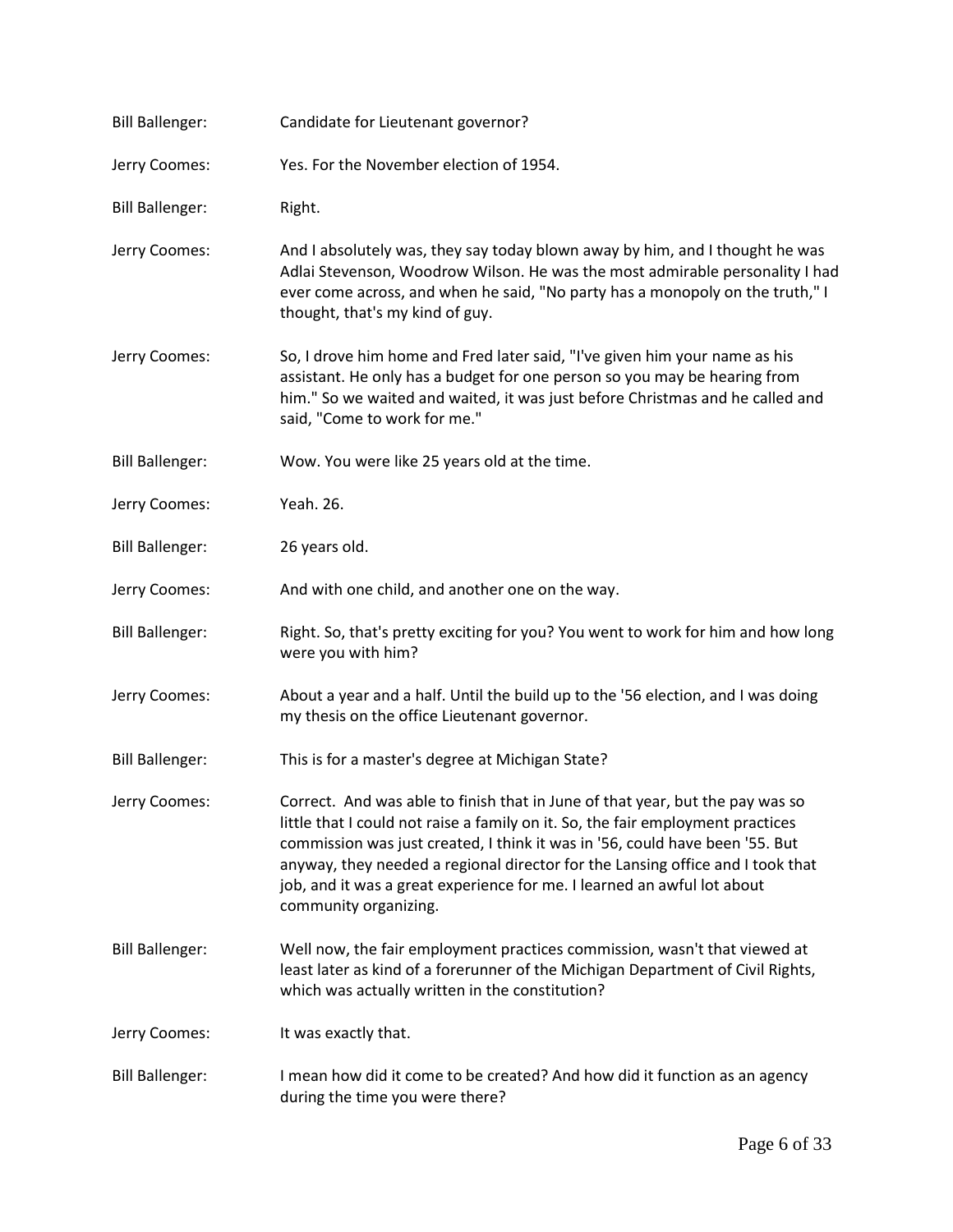| Jerry Coomes:          | Well, it started with Harry Truman when he desegregated the armed forces, and<br>it also started in my history when I was a young boy living in Detroit. I could<br>have been 11 or 12, and we stopped at a gas station and a black man came up,<br>and my cousin in the front seat said to him, "Fill her up sir." And his mother,<br>which was kind of an aunt-in-law of mine said afterwards, "Bobby, don't ever<br>call a negro sir." And I had never experienced being offended, morally offended<br>by anything that ever happened before that, and that was the beginning of my<br>rather strong belief in the equality of man in civil society. |
|------------------------|---------------------------------------------------------------------------------------------------------------------------------------------------------------------------------------------------------------------------------------------------------------------------------------------------------------------------------------------------------------------------------------------------------------------------------------------------------------------------------------------------------------------------------------------------------------------------------------------------------------------------------------------------------|
| <b>Bill Ballenger:</b> | That was an eye opening experience?                                                                                                                                                                                                                                                                                                                                                                                                                                                                                                                                                                                                                     |
| Jerry Coomes:          | It was.                                                                                                                                                                                                                                                                                                                                                                                                                                                                                                                                                                                                                                                 |
| <b>Bill Ballenger:</b> | When you had a chance then to be head of the regional office for the FEPC that<br>was really appealing to you.                                                                                                                                                                                                                                                                                                                                                                                                                                                                                                                                          |
| Jerry Coomes:          | It was, and it's a strain Bill, that appears throughout my life, and subsequently<br>with the Michigan Catholic Conference.                                                                                                                                                                                                                                                                                                                                                                                                                                                                                                                             |
| <b>Bill Ballenger:</b> | You obviously knew Phil Hart pretty well. You were involved with him, worked<br>for him all during his political career here in Michigan before he went to<br>Washington to become a US Senator. Tell us a few Phil Hart stories.                                                                                                                                                                                                                                                                                                                                                                                                                       |
| Jerry Coomes:          | He was probably the most beautiful human being in the field of politics that I<br>have ever encountered. He had such a gentle nature that when he walked into a<br>room or a hall he never ventured beyond the door, because he didn't want to<br>offend anyone. He would stay by the front door, so, the purpose of his visit was<br>never achieved, and similarly he learned a little trick that when he would walk<br>out of the capital for example, people were so drawn to his nature, his humble<br>nature, his gentle nature that they would walk him to the car and then they<br>would never leave the window.                                 |
| Jerry Coomes:          | So, he would say to them, "Well, let me walk you to your car."                                                                                                                                                                                                                                                                                                                                                                                                                                                                                                                                                                                          |
| <b>Bill Ballenger:</b> | That's the only way he could get away.                                                                                                                                                                                                                                                                                                                                                                                                                                                                                                                                                                                                                  |
| Jerry Coomes:          | That's a classic.                                                                                                                                                                                                                                                                                                                                                                                                                                                                                                                                                                                                                                       |
| Jerry Coomes:          | And another indication of this gentleness was when he was elected to the<br>senate, but had not taken the oath of office. His headquarters were at the<br>Willard Hotel and he had a suite, and a bedroom and so his aides were in the<br>bedroom and one of them said to him, "Phil, it's time for you to go out and<br>interview those four ladies and make a selection."                                                                                                                                                                                                                                                                             |
| <b>Bill Ballenger:</b> | As a secretary?                                                                                                                                                                                                                                                                                                                                                                                                                                                                                                                                                                                                                                         |
| Jerry Coomes:          | As a secretary.                                                                                                                                                                                                                                                                                                                                                                                                                                                                                                                                                                                                                                         |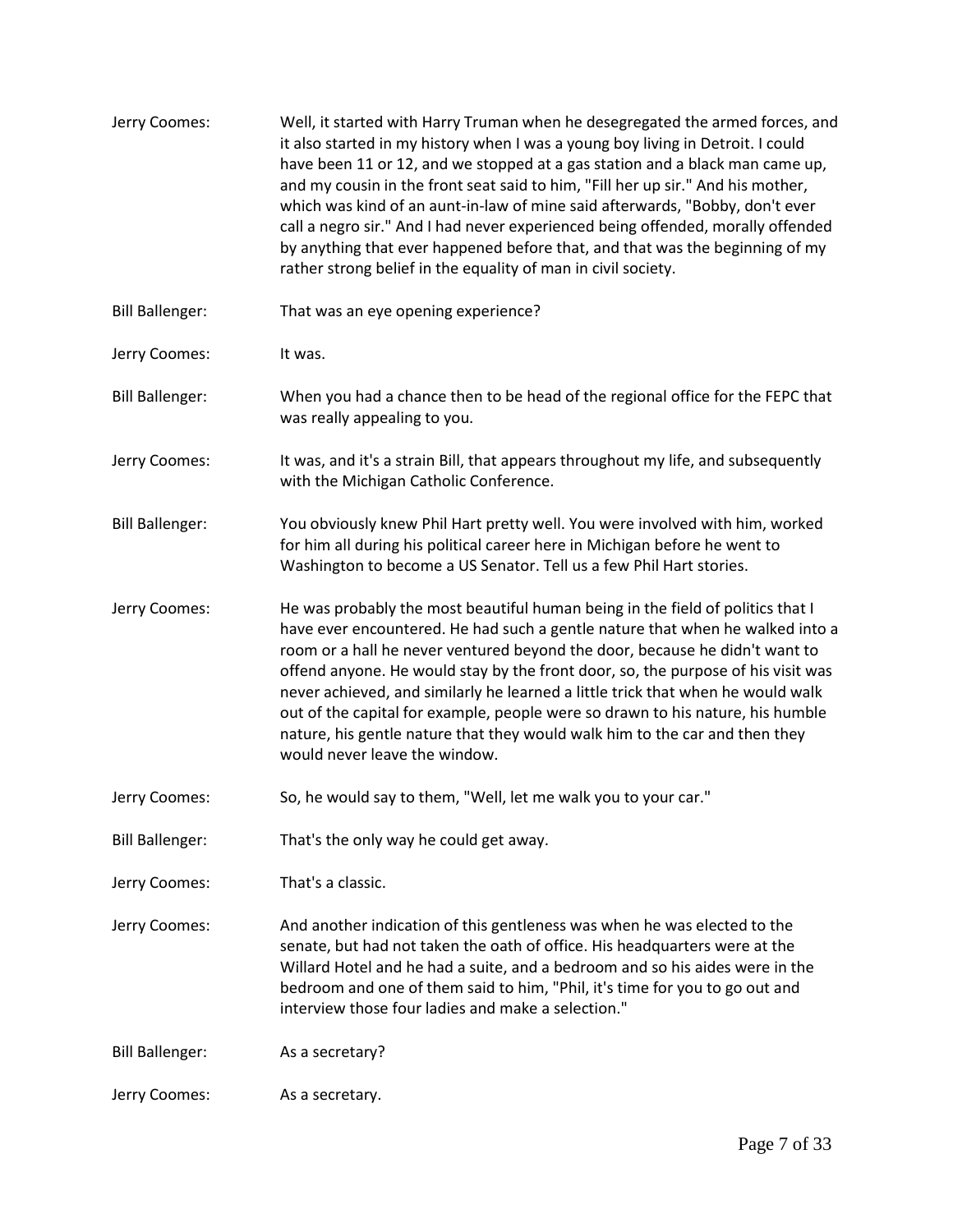| <b>Bill Ballenger:</b> | Yeah.                                                                                                                                                                                                                                                                                                                                                                                                                                                                                                                                                          |
|------------------------|----------------------------------------------------------------------------------------------------------------------------------------------------------------------------------------------------------------------------------------------------------------------------------------------------------------------------------------------------------------------------------------------------------------------------------------------------------------------------------------------------------------------------------------------------------------|
| Jerry Coomes:          | He said, "I won't do that." And they said, "Why?" He says, "Because I'd hire<br>every one of them."                                                                                                                                                                                                                                                                                                                                                                                                                                                            |
| <b>Bill Ballenger:</b> | So, he was kind of a one of a kind personality?                                                                                                                                                                                                                                                                                                                                                                                                                                                                                                                |
| Jerry Coomes:          | He was a one of a kind. He was so passionate about moral questions.<br>Particularly racial equality. I remember, I think it was the voting rights act of '65<br>Phil was one of the principle floor managers, and they obviously filibustered<br>that act, or that bill and he had cots brought in for all the senators to sleep<br>overnight.                                                                                                                                                                                                                 |
| Jerry Coomes:          | He earned the title of the conscience of the senate.                                                                                                                                                                                                                                                                                                                                                                                                                                                                                                           |
| <b>Bill Ballenger:</b> | Right, and he had a congressional senate office building named after him.                                                                                                                                                                                                                                                                                                                                                                                                                                                                                      |
| Jerry Coomes:          | Yeah that was rare.                                                                                                                                                                                                                                                                                                                                                                                                                                                                                                                                            |
| <b>Bill Ballenger:</b> | That is very rare.                                                                                                                                                                                                                                                                                                                                                                                                                                                                                                                                             |
| Jerry Coomes:          | I have one more little memory of Phil. I don't know if you remember Frank<br>Blackford, but he was also head of the insurance commission here under<br>Mennen, and he handed me a book of eulogies given on the senate floor after<br>Phil's death and I was on my way to Escanaba for a meeting of the state bar,<br>summer meeting.                                                                                                                                                                                                                          |
| Jerry Coomes:          | And I read the book on the airplane and it was full of great political rhetoric by<br>the liberal democrats Edmund Muskie, George McGovern, Ted Kennedy, all<br>praising his legislative career, and then I came to Strom Thurmond's comments<br>and I was just struck with his capability to see the real Phil Hart. He said, "You<br>could not be in Phil Hart's presence without feeling greater about yourself when<br>you left him." I thought, whoa, how much more true that was than the record<br>that Phil had in the senate except for civil rights. |
| <b>Bill Ballenger:</b> | Sometimes you get the greatest tributes from people that are totally<br>unexpected.                                                                                                                                                                                                                                                                                                                                                                                                                                                                            |
| Jerry Coomes:          | Yeah. But it captures, "Here was the moral enemy of his cause."                                                                                                                                                                                                                                                                                                                                                                                                                                                                                                |
| <b>Bill Ballenger:</b> | Sure. Right.                                                                                                                                                                                                                                                                                                                                                                                                                                                                                                                                                   |
| Jerry Coomes:          | And he paid great respect to people as a human being.                                                                                                                                                                                                                                                                                                                                                                                                                                                                                                          |
| <b>Bill Ballenger:</b> | That's right. Absolutely. Sure. Absolutely. Well, let me ask you, what was the<br>relationship between Phil Hart and G. Mennen Williams? Were they close<br>particularly? Was it a political amalgamation that they ran together in '54 for                                                                                                                                                                                                                                                                                                                    |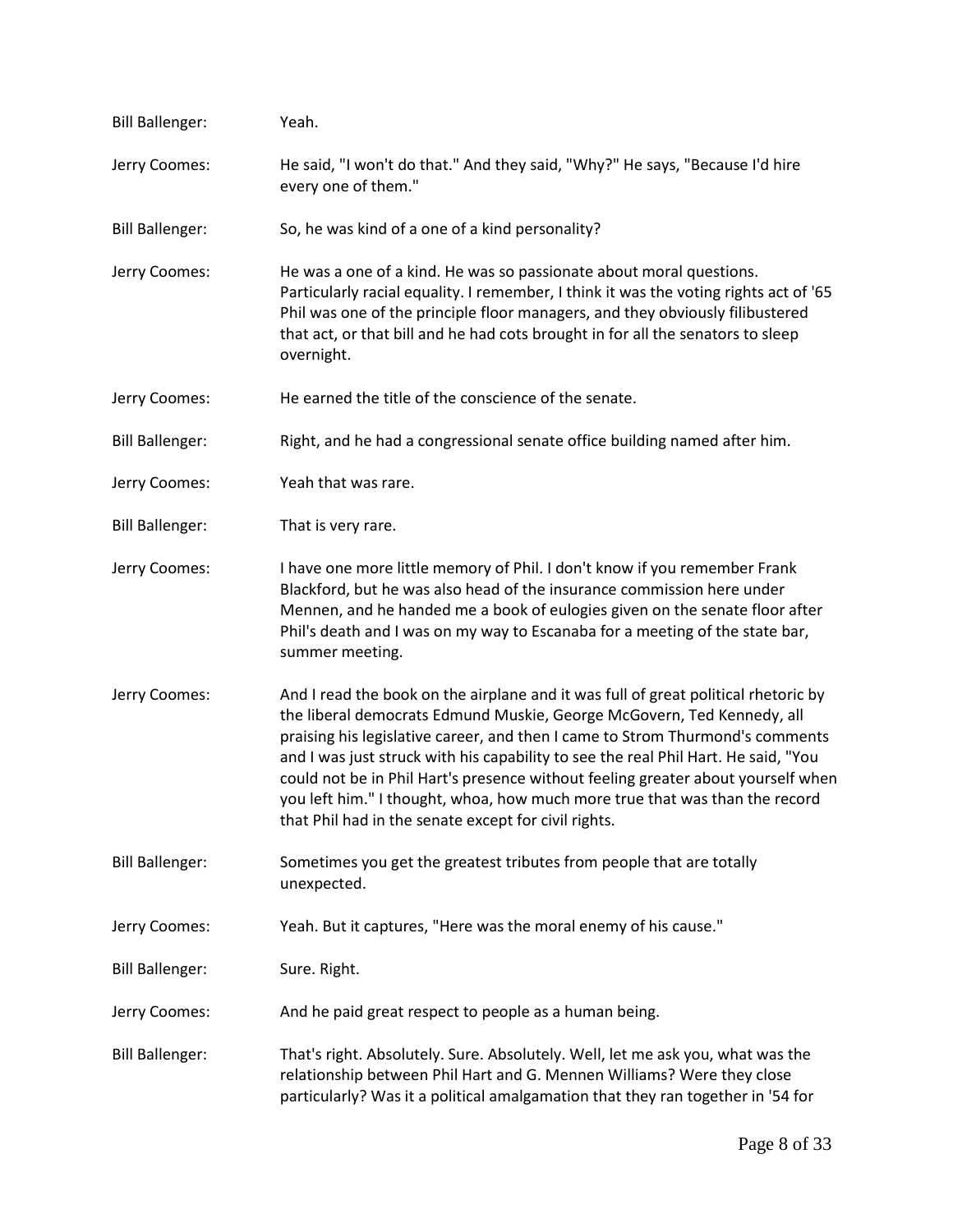|                        | governor and lieutenant governor? Soapy obviously had already been governor<br>for three, two year terms.                                                                                                                                                                                                                                                                                                           |
|------------------------|---------------------------------------------------------------------------------------------------------------------------------------------------------------------------------------------------------------------------------------------------------------------------------------------------------------------------------------------------------------------------------------------------------------------|
| Jerry Coomes:          | Yeah. Chemistry wise Bill, it was similar to the relationship between Phil and<br>Janey, and Phil and Pat McNamara. They were cut out of a different cookie<br>cutter. Mennen was just an amazing, amazing man, but Phil was extremely<br>sensitive. Could engage in great small talk. Mennen was not capable of small<br>talk.                                                                                     |
| <b>Bill Ballenger:</b> | But he was a big kind of gregarious, backslapping, the bow-tie, the square<br>dances.                                                                                                                                                                                                                                                                                                                               |
| Jerry Coomes:          | He was. Square dancing.                                                                                                                                                                                                                                                                                                                                                                                             |
| <b>Bill Ballenger:</b> | He'd come into a room, he wouldn't stop at the door, he'd be greeting<br>everybody all through the room.                                                                                                                                                                                                                                                                                                            |
| Jerry Coomes:          | Go right through it. And there's a story about that. He had his annual New Year's<br>reception for the staff and the public, and they'd kind of mingle in together and<br>go through the office, and more than once Mennen would grab the hand of one<br>of his secretaries coming through and he says, "Good to see you again," which<br>was his standard greeting, "Good to see you again."                       |
| Jerry Coomes:          | But Mennen had a strain of incredible, personal honesty, and public honesty<br>that I want to demonstrate with this story, and I can't pinpoint the year, but it<br>was in the early 50's running against Paul Bagwell for governor whose slogan<br>was if you recall, "Ring the bell for Bagwell."                                                                                                                 |
| Jerry Coomes:          | Well, Bagwell got on television one of the first use of advertisements, television<br>commercials in Michigan history, and his commercial featured a pair of very<br>beautiful shoes. These are the shoes worn by our wealthy governor, and so Paul<br>Weber and his advertising guys got together.                                                                                                                 |
| <b>Bill Ballenger:</b> | Now, Paul Weber was his?                                                                                                                                                                                                                                                                                                                                                                                            |
| Jerry Coomes:          | Being his press secretary.                                                                                                                                                                                                                                                                                                                                                                                          |
| <b>Bill Ballenger:</b> | Mennen Williams press secretary?                                                                                                                                                                                                                                                                                                                                                                                    |
| Jerry Coomes:          | Yes, and one of the finest in the nation. And well recognized as that. Came up<br>with a response, and the response was, "Another pair of shoes." And the tagline<br>was, "Paul Bagwell cannot fill these shoes." And Paul showed it to the governor<br>and the governor said, "I'm sorry Paul, we can't use that." Paul says, "Why not<br>governor? Those aren't my shoes." And there are other stories like that. |
| <b>Bill Ballenger:</b> | Yeah.                                                                                                                                                                                                                                                                                                                                                                                                               |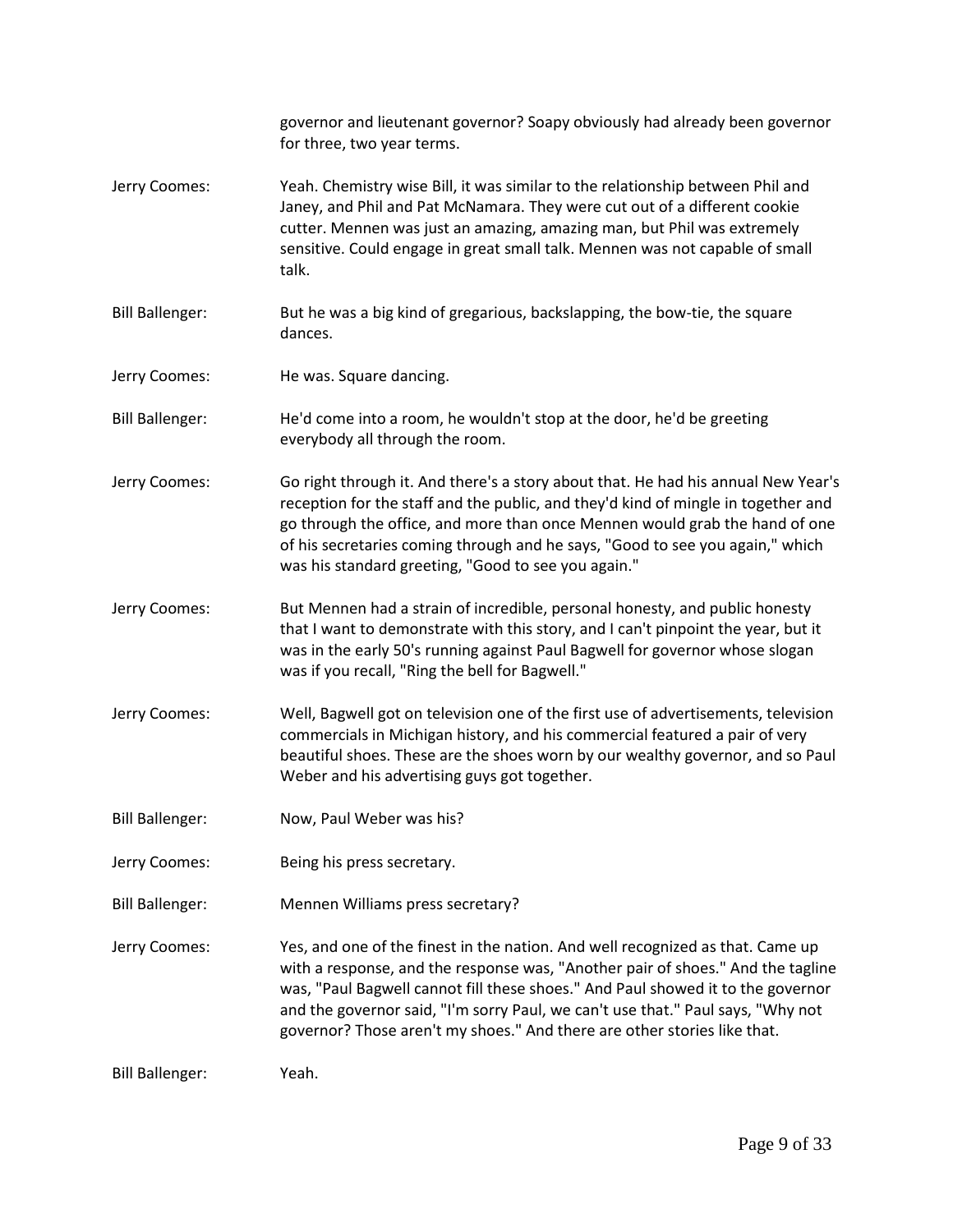Jerry Coomes: And I've got to tell you this one. Weber comes back from the democratic advisory council's summer meeting in Chicago when the lead political reporter for the Chicago Tribune approaches Mennen and says, "What makes you think you can be president of the United States?" And the governor says, "Well, who knows? I could be dead by then." Jerry Coomes: And the headline the next day was, "Soapy predicts Ike's death." Bill Ballenger: Oh geez. Jerry Coomes: So, I walk into Weber's office maybe a week later and I said, "Paul, what are you going to do about this? This is awful." He said, "I've taken care of it." I said, "How did you do that?" He said, "Well, I've told the governor he cannot talk to the press without talking to me first." I said, "Well, that ought to do it." Jerry Coomes: So, Billy Farnum and I are appointed co-chair of the reception committee for Harry S. Truman's visit to Mackinac Island in August of 1955, and at that time there were maybe five or six members of the capital press corp that covered those events, and one morning Frances X. Martel, the leader of the AFL-CIO dropped dead on the streets of downtown Mackinac Island. Bill Ballenger: Oh wow. Jerry Coomes: And so they assemble on the front porch of the governor's residence and the governor remembers his promise to Paul. So, he's not going to say he's sorry that Frances X. Martel is dead until he has talked to Paul Weber. So, I am charged with the responsibility of locating Paul Weber. So, I run off to the surgeons quarters where I think he's staying and just as I get about halfway Weber comes up smoking a cigar. Jerry Coomes: He's informed, he knows the governor's waiting for him, he gets about 40 feet from the porch and the governor has a Hawaiian shirt on, he walks over to the edge of the porch and he says, "Paul?" Paul says, "It's okay governor." And the governor turned to the waiting reporters and said, "It is with deep regret." Jerry Coomes: That's one of my favorite all time stories. Bill Ballenger: That is unbelievable. Jerry Coomes: Yeah. Bill Ballenger: That is amazing. Alright, G. Mennen Williams is governor, Phil Hart is lieutenant governor, you're running the regional office of the fair employment practices commission. Were you really getting things accomplished? Was it achieving its mission as a state agency?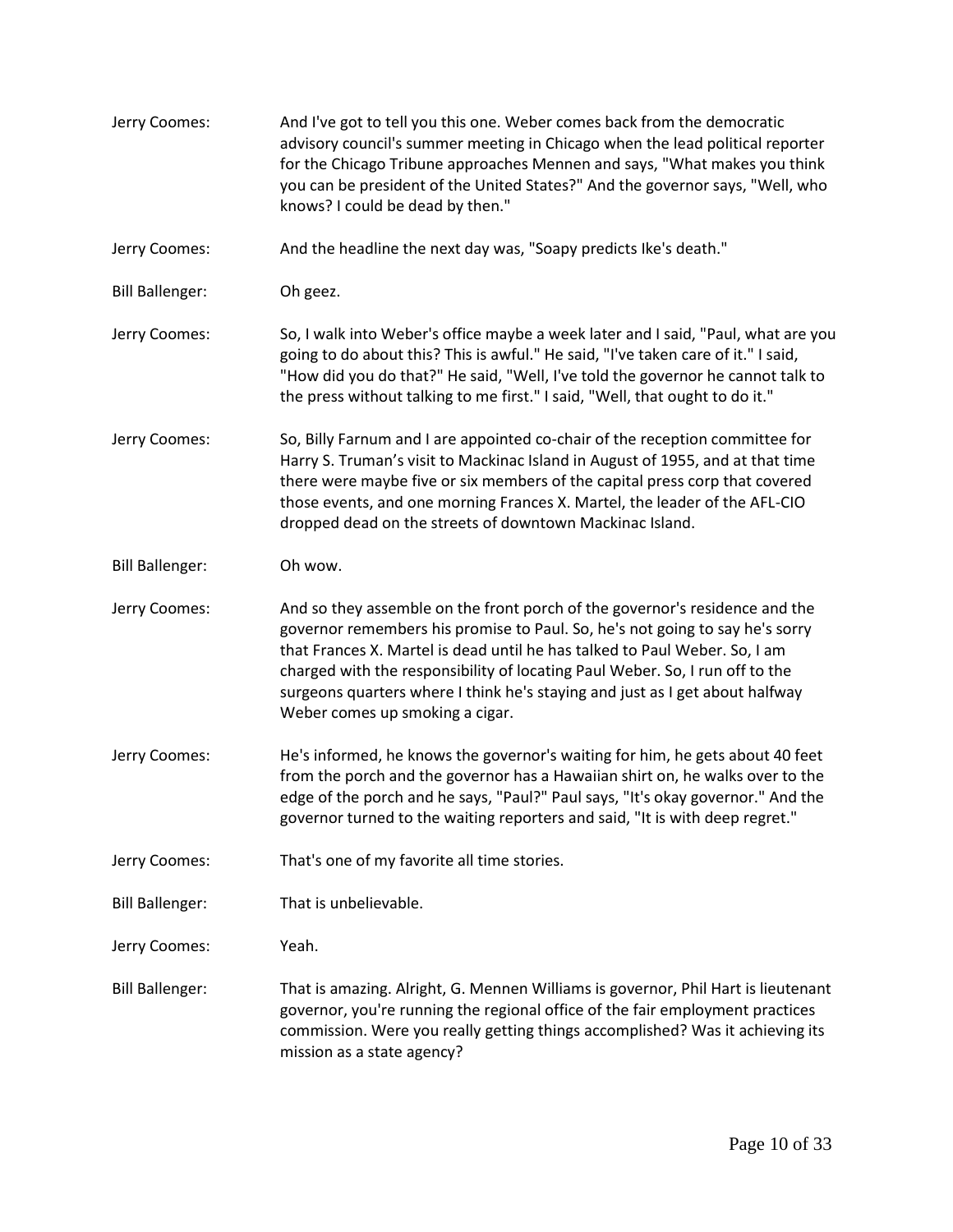| Jerry Coomes:          | We were laying the foundation. It was extremely slow going. I remember my<br>greatest achievement in that job aside from organizing advisory councils in the<br>city of Muskegon, in Lansing and helping in Kalamazoo was a part-time black<br>person was hired in the department store in Muskegon. That was a big<br>breakthrough. Never happened in Grand Rapids. Herpolsheimer's was the name<br>of the store.                                                                                                                                                                                            |
|------------------------|---------------------------------------------------------------------------------------------------------------------------------------------------------------------------------------------------------------------------------------------------------------------------------------------------------------------------------------------------------------------------------------------------------------------------------------------------------------------------------------------------------------------------------------------------------------------------------------------------------------|
| <b>Bill Ballenger:</b> | Yes.                                                                                                                                                                                                                                                                                                                                                                                                                                                                                                                                                                                                          |
| Jerry Coomes:          | Never happened in Grand Rapids, never happened in Muskegon until that date,<br>but it was a beautiful learning experience for me because I had to go in and<br>work with labor, the religion, education, business community and had to bring<br>them all together and say, "Now, can't we make some progress in this area?"                                                                                                                                                                                                                                                                                   |
| Jerry Coomes:          | So, I learned a lot.                                                                                                                                                                                                                                                                                                                                                                                                                                                                                                                                                                                          |
| <b>Bill Ballenger:</b> | So, that was a breakthrough.                                                                                                                                                                                                                                                                                                                                                                                                                                                                                                                                                                                  |
| Jerry Coomes:          | Yeah.                                                                                                                                                                                                                                                                                                                                                                                                                                                                                                                                                                                                         |
| <b>Bill Ballenger:</b> | And that was an accomplishment.                                                                                                                                                                                                                                                                                                                                                                                                                                                                                                                                                                               |
| Jerry Coomes:          | Yeah.                                                                                                                                                                                                                                                                                                                                                                                                                                                                                                                                                                                                         |
| <b>Bill Ballenger:</b> | But after a year and a half, two years in that job, then Catholic Charities?                                                                                                                                                                                                                                                                                                                                                                                                                                                                                                                                  |
| Jerry Coomes:          | Yeah. It happened kind of funny. I'm coming out of the Muskegon Advisory<br>Council meeting, and Monsignor Kehren, who was basically the lead pastor of<br>the Muskegon Church, came up to me and he says, "Jerry, Cardinal Mooney and<br>the bishops of Michigan have created a new agency called Catholic Charities of<br>Michigan." He said, "Would you be interested?" And I said, "Well, Father, that's<br>a great honor, and I'm most grateful to you. But I really don't think so." He said,<br>"Well, we're paying \$10,000." I said, "Father, I am your man. You don't have to<br>look any further." |
| <b>Bill Ballenger:</b> | That was a lot of money in those days.                                                                                                                                                                                                                                                                                                                                                                                                                                                                                                                                                                        |
| Jerry Coomes:          | Oh, it was. \$10,000 a year in 1958 was a lot of money. And I think I had maybe<br>five children by then, so I needed it.                                                                                                                                                                                                                                                                                                                                                                                                                                                                                     |
| <b>Bill Ballenger:</b> | Right. That was a great tribute to you. You'd been in state government. Had you<br>been active in the church, up to that time, for them to approach you and ask<br>you to do this?                                                                                                                                                                                                                                                                                                                                                                                                                            |
| Jerry Coomes:          | Not so anybody would notice, but it was more of a personal commitment.                                                                                                                                                                                                                                                                                                                                                                                                                                                                                                                                        |
| <b>Bill Ballenger:</b> | Right.                                                                                                                                                                                                                                                                                                                                                                                                                                                                                                                                                                                                        |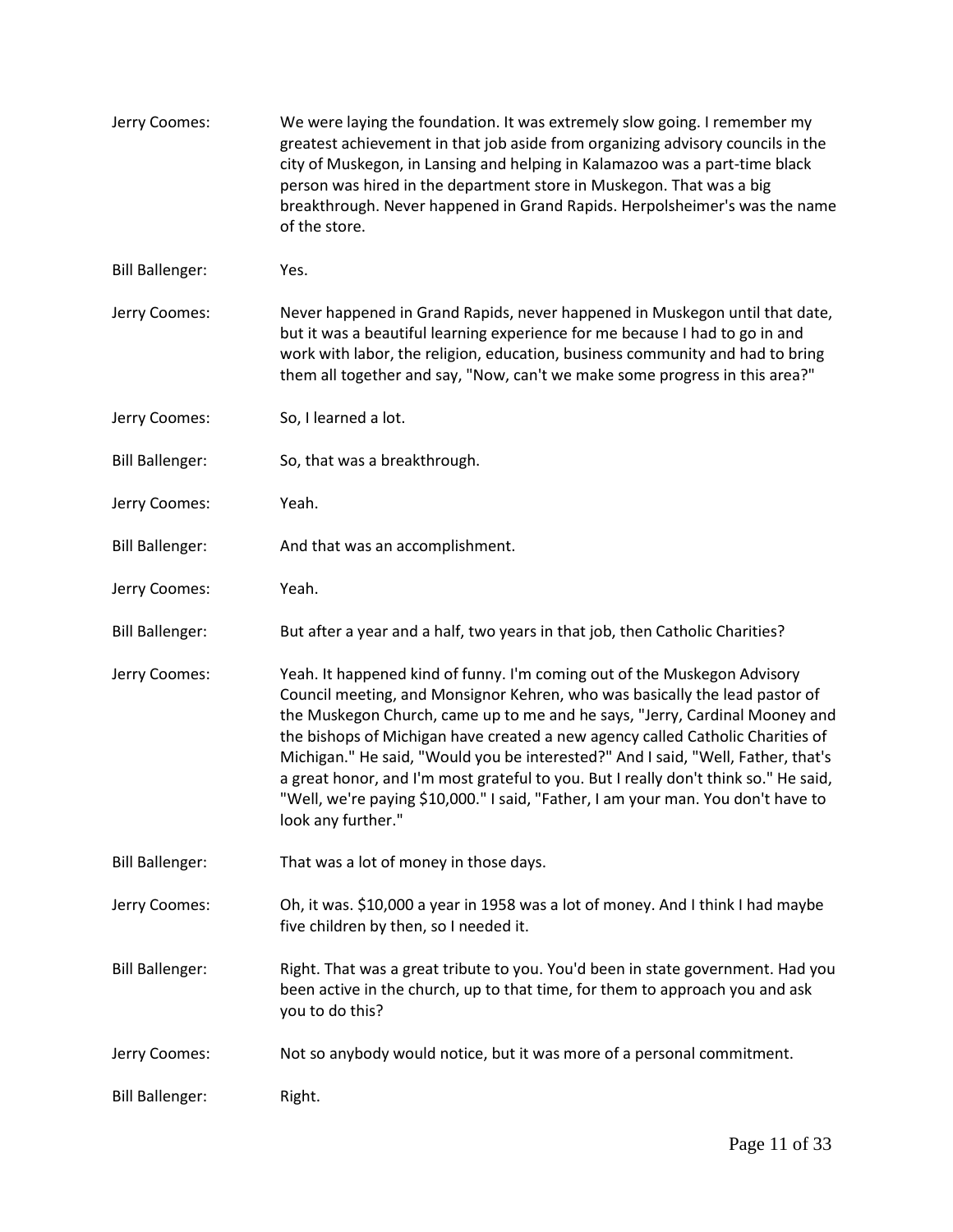| Jerry Coomes:          | Which started when I was maybe 20 years old.                                                                                                                                                                                                                                                                                                                                                                                                                                                                                                                                                      |
|------------------------|---------------------------------------------------------------------------------------------------------------------------------------------------------------------------------------------------------------------------------------------------------------------------------------------------------------------------------------------------------------------------------------------------------------------------------------------------------------------------------------------------------------------------------------------------------------------------------------------------|
| <b>Bill Ballenger:</b> | Okay, so Catholic Charities is kind of a new concept.                                                                                                                                                                                                                                                                                                                                                                                                                                                                                                                                             |
| Jerry Coomes:          | It was.                                                                                                                                                                                                                                                                                                                                                                                                                                                                                                                                                                                           |
| Jerry Coomes:          | It's a new creation, right?                                                                                                                                                                                                                                                                                                                                                                                                                                                                                                                                                                       |
| Jerry Coomes:          | Yeah.                                                                                                                                                                                                                                                                                                                                                                                                                                                                                                                                                                                             |
| <b>Bill Ballenger:</b> | And you were the guy who had to kind of make it all work.                                                                                                                                                                                                                                                                                                                                                                                                                                                                                                                                         |
| Jerry Coomes:          | Yeah.                                                                                                                                                                                                                                                                                                                                                                                                                                                                                                                                                                                             |
| <b>Bill Ballenger:</b> | So, how did you undertake to do that?                                                                                                                                                                                                                                                                                                                                                                                                                                                                                                                                                             |
| Jerry Coomes:          | Well, the individual dioceses, which is a collection of geographical counties,<br>three- five, and the archdiocese, to 15 or 20 out-of-state state never really had a<br>unifying organization. They were like the principalities of Germany. This was a<br>first-time effort to bring them together on one issue, and that was social<br>services. And so, there were 60-some agencies involved, from Catholic Social<br>Services to Homes for the Aging. I'd travel the state and try to figure out ways<br>that we could all work together, to increase their services and their efficiencies. |
| Jerry Coomes:          | Along the way, somebody would say, "We need a Council on the Aging in the<br>state of Michigan." That was our first opportunity to sponsor legislation, and we<br>were successful. We did that in 1960. So, they saw more opportunities than just<br>coordinating services. They saw an opportunity to be of greater service to the<br>larger community.                                                                                                                                                                                                                                          |
| <b>Bill Ballenger:</b> | Right. Now, what the FEPC did while you were there, and in other places in the<br>state, did that kind of feed into the writing of the Michigan Constitution? Did it<br>become supported, to the extent by both Republicans and Democrats, that<br>George Romney or whoever was in the convention decided, you know, "Let's<br>build this into the Constitution, give it the name civil rights"? What about that?                                                                                                                                                                                 |
| Jerry Coomes:          | Well, that's an interesting prelude to the Con Con. Harold McKinney, who<br>happened to be the Executive Director of the Michigan Counsel of Churches,<br>and I were friendly, and he was extremely active and close to George Romney.<br>George Romney formed, in 1960 I believe, an organization called Citizens for<br>Michigan.                                                                                                                                                                                                                                                               |
| <b>Bill Ballenger:</b> | Right.                                                                                                                                                                                                                                                                                                                                                                                                                                                                                                                                                                                            |
| Jerry Coomes:          | Which was also a prelude to the Constitutional Convention. They asked me to<br>join it, and I did, and traveled a couple times to several meetings around the<br>state, and liked his kind of bipartisan approach to improving Michigan                                                                                                                                                                                                                                                                                                                                                           |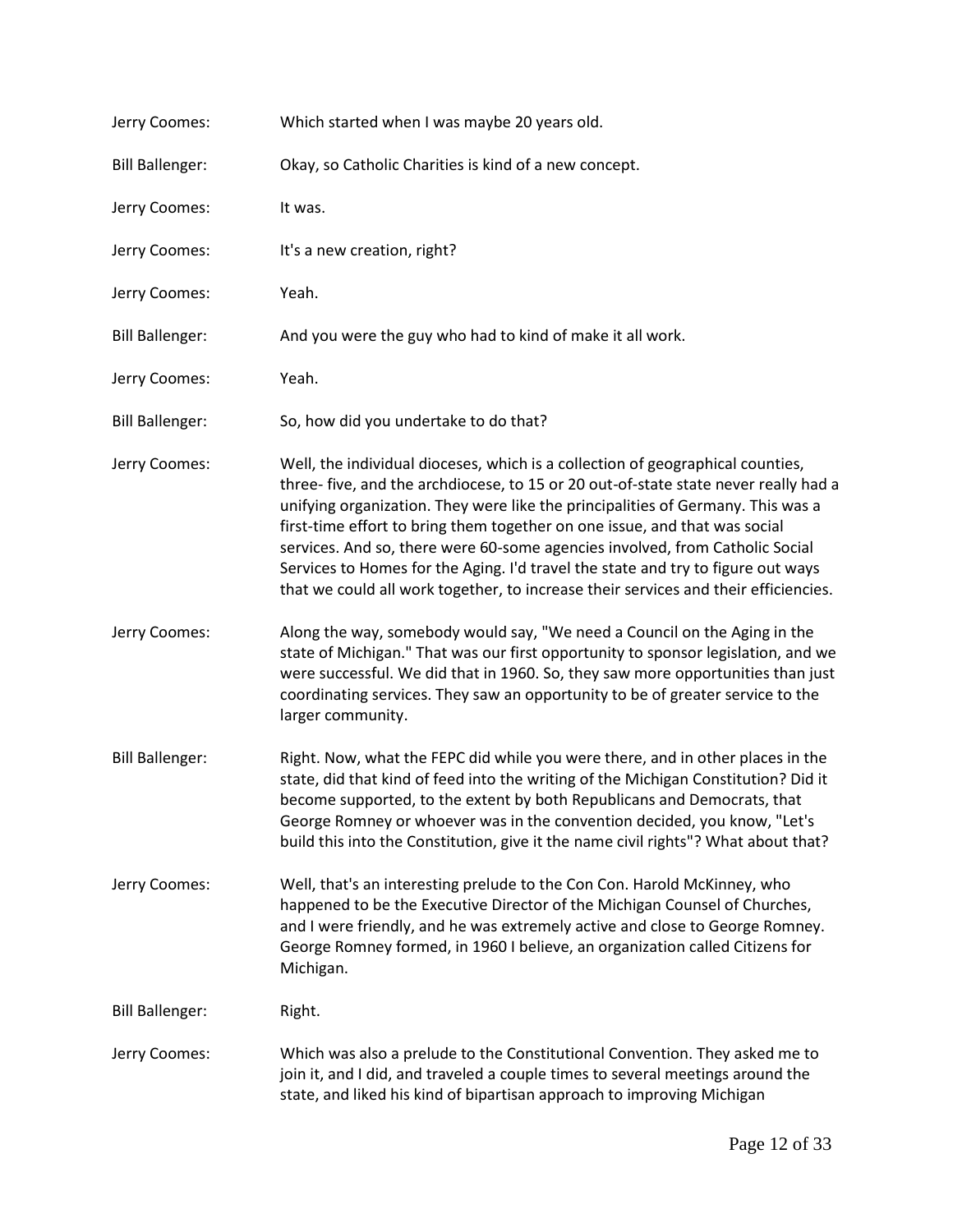|                        | government. So, when I was asked in 1961 by I think it was Monsignor Malloy,<br>who came to my home in East Lansing. He was the Chancellor of Detroit, which<br>is kind of a legal office within the church and said, "There's going to be a<br>Constitutional Convention, and we think that you should consider covering it,<br>keeping your job with Catholic Charities because we're fearful that the MEA is<br>going to put restrictive language in the taxation section, or in any of the other<br>sections, that could lead to a prohibition against any future aid to non-public<br>school students." And I said, "Okay."                                                                              |
|------------------------|---------------------------------------------------------------------------------------------------------------------------------------------------------------------------------------------------------------------------------------------------------------------------------------------------------------------------------------------------------------------------------------------------------------------------------------------------------------------------------------------------------------------------------------------------------------------------------------------------------------------------------------------------------------------------------------------------------------|
| Jerry Coomes:          | So, we went around the state and organized local councils of men and women,<br>that later held public forums for Con Con delegates to attend, to express their<br>views of what was going on and to hear from our local citizens. We monitored it<br>very carefully. As you know, it began to wind down in the spring and summer of<br>'62. The whole document was sent to the Style and Drafting Committee, in<br>which there were no substantive changes to be made. Well, lo and behold, we<br>find there is a substantive change made, and it's in the taxation section. And<br>wouldn't you know, it was a pretty locked down, solid exclusionary provision<br>that prevented aid to non-public schools. |
| <b>Bill Ballenger:</b> | Your worst fear was realized.                                                                                                                                                                                                                                                                                                                                                                                                                                                                                                                                                                                                                                                                                 |
| Jerry Coomes:          | Yes, but we were fairly convinced that we could do something about it. We<br>went to all the leaders in the Republican party, and simply said, "If this provision<br>stays, we will go door to door in 83 counties in this state." And it was believed to<br>be fairly close in terms of public opinion, at that time.                                                                                                                                                                                                                                                                                                                                                                                        |
| <b>Bill Ballenger:</b> | Right. This is an up or down vote on the whole Constitution.                                                                                                                                                                                                                                                                                                                                                                                                                                                                                                                                                                                                                                                  |
| Jerry Coomes:          | Yeah.                                                                                                                                                                                                                                                                                                                                                                                                                                                                                                                                                                                                                                                                                                         |
| <b>Bill Ballenger:</b> | So, if you don't like one part, everything goes.                                                                                                                                                                                                                                                                                                                                                                                                                                                                                                                                                                                                                                                              |
| Jerry Coomes:          | Yeah, and the position of the conference was that this was essentially, on<br>balance, a good Constitution for the state of Michigan. And we would have<br>supported it, but not under those conditions. And Style and Drafting was<br>commanded not to make any substantive changes.                                                                                                                                                                                                                                                                                                                                                                                                                         |
| <b>Bill Ballenger:</b> | How did you get around that?                                                                                                                                                                                                                                                                                                                                                                                                                                                                                                                                                                                                                                                                                  |
| Jerry Coomes:          | They made a substitute change. The language was taken out.                                                                                                                                                                                                                                                                                                                                                                                                                                                                                                                                                                                                                                                    |
| <b>Bill Ballenger:</b> | Did you do that through the Romney Republicans Kind of backdoor, through<br>staff?                                                                                                                                                                                                                                                                                                                                                                                                                                                                                                                                                                                                                            |
| Jerry Coomes:          | Right, yeah. I did it through Walter De Vries.                                                                                                                                                                                                                                                                                                                                                                                                                                                                                                                                                                                                                                                                |
| <b>Bill Ballenger:</b> | Walter De Vries, who was a delegate to the convention, I believe?                                                                                                                                                                                                                                                                                                                                                                                                                                                                                                                                                                                                                                             |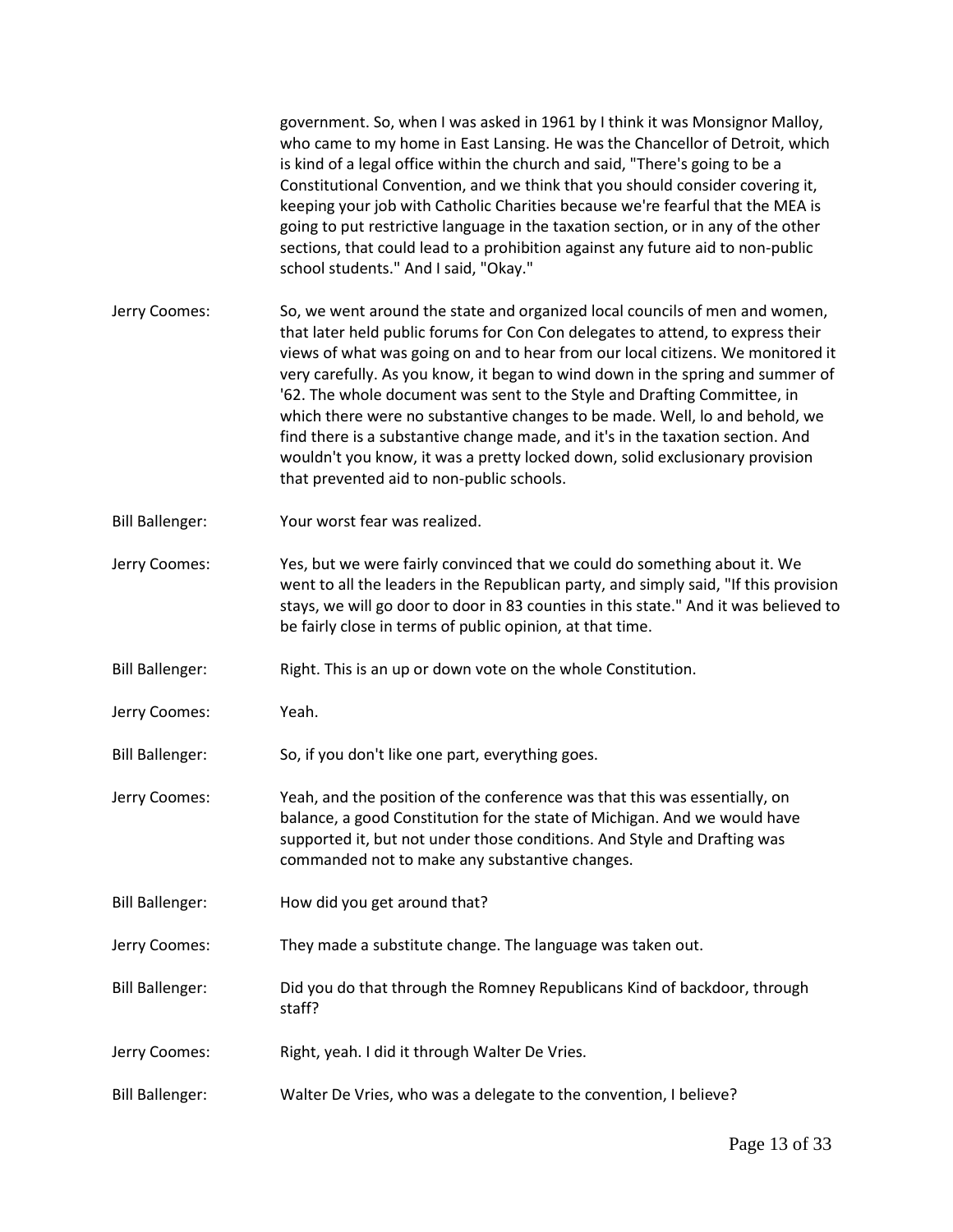| Jerry Coomes:          | Yeah, he was a delegate. A PhD at the time, and looked to be the chief policy<br>guy.                                                                                                                                                                                                                                                                                                                                                                                                                                                                                   |
|------------------------|-------------------------------------------------------------------------------------------------------------------------------------------------------------------------------------------------------------------------------------------------------------------------------------------------------------------------------------------------------------------------------------------------------------------------------------------------------------------------------------------------------------------------------------------------------------------------|
| <b>Bill Ballenger:</b> | He was a professor at Calvin College, I think at the time. Right?                                                                                                                                                                                                                                                                                                                                                                                                                                                                                                       |
| Jerry Coomes:          | He was. Exactly right.                                                                                                                                                                                                                                                                                                                                                                                                                                                                                                                                                  |
| <b>Bill Ballenger:</b> | And remember, there was a lot of support, you know this better than anybody,<br>among the Christian reform schools in west Michigan, for aid to non-public<br>schools.                                                                                                                                                                                                                                                                                                                                                                                                  |
| Jerry Coomes:          | Yes. Right.                                                                                                                                                                                                                                                                                                                                                                                                                                                                                                                                                             |
| <b>Bill Ballenger:</b> | They were just as supportive as Catholic schools were.                                                                                                                                                                                                                                                                                                                                                                                                                                                                                                                  |
| Jerry Coomes:          | But there was no contact between them in a political sense until that time, and<br>after that. That single action within the Constitutional Convention was the<br>motivational force for bringing the two groups together.                                                                                                                                                                                                                                                                                                                                              |
| <b>Bill Ballenger:</b> | Together.                                                                                                                                                                                                                                                                                                                                                                                                                                                                                                                                                               |
| Jerry Coomes:          | Subsequently, in the effort to secure some aid.                                                                                                                                                                                                                                                                                                                                                                                                                                                                                                                         |
| <b>Bill Ballenger:</b> | Right. There's a clause in the new Constitution, creating a Department of Civil<br>Rights, which pretty much subsumes the role and mission of the Fair<br>Employment Practices Commission that you had been heading. Did that make<br>the FEPC kind of an anachronism?                                                                                                                                                                                                                                                                                                  |
| Jerry Coomes:          | Yes. Right. They inherited the employment section. And interesting, Bill, after<br>the Michigan Catholic Conference was formed, co-chairman John Feikens,<br>federal judge John Feikens, and co-chairman of the New Civil Rights<br>Commission, Damon Keith, both federal judges, went to Cardinal Tierney and<br>asked him if I could be released to serve as the first head of the Civil Rights<br>Commission. And I told the Cardinal, "Please don't volunteer my services. I don't<br>want to move to Detroit with my family," which was almost filled out by then. |
| <b>Bill Ballenger:</b> | Filled out? Nine kids, by then?                                                                                                                                                                                                                                                                                                                                                                                                                                                                                                                                         |
| Jerry Coomes:          | Yeah. So, that didn't happen, but that was an honor that I appreciated.                                                                                                                                                                                                                                                                                                                                                                                                                                                                                                 |
| <b>Bill Ballenger:</b> | But one of the things, then, that did happen about this time, was that the<br>Catholic Church decided about the Catholic Conference.                                                                                                                                                                                                                                                                                                                                                                                                                                    |
| Jerry Coomes:          | Correct.                                                                                                                                                                                                                                                                                                                                                                                                                                                                                                                                                                |
| <b>Bill Ballenger:</b> | Which, as I understand it, subsumed Catholic Charities, where you worked?                                                                                                                                                                                                                                                                                                                                                                                                                                                                                               |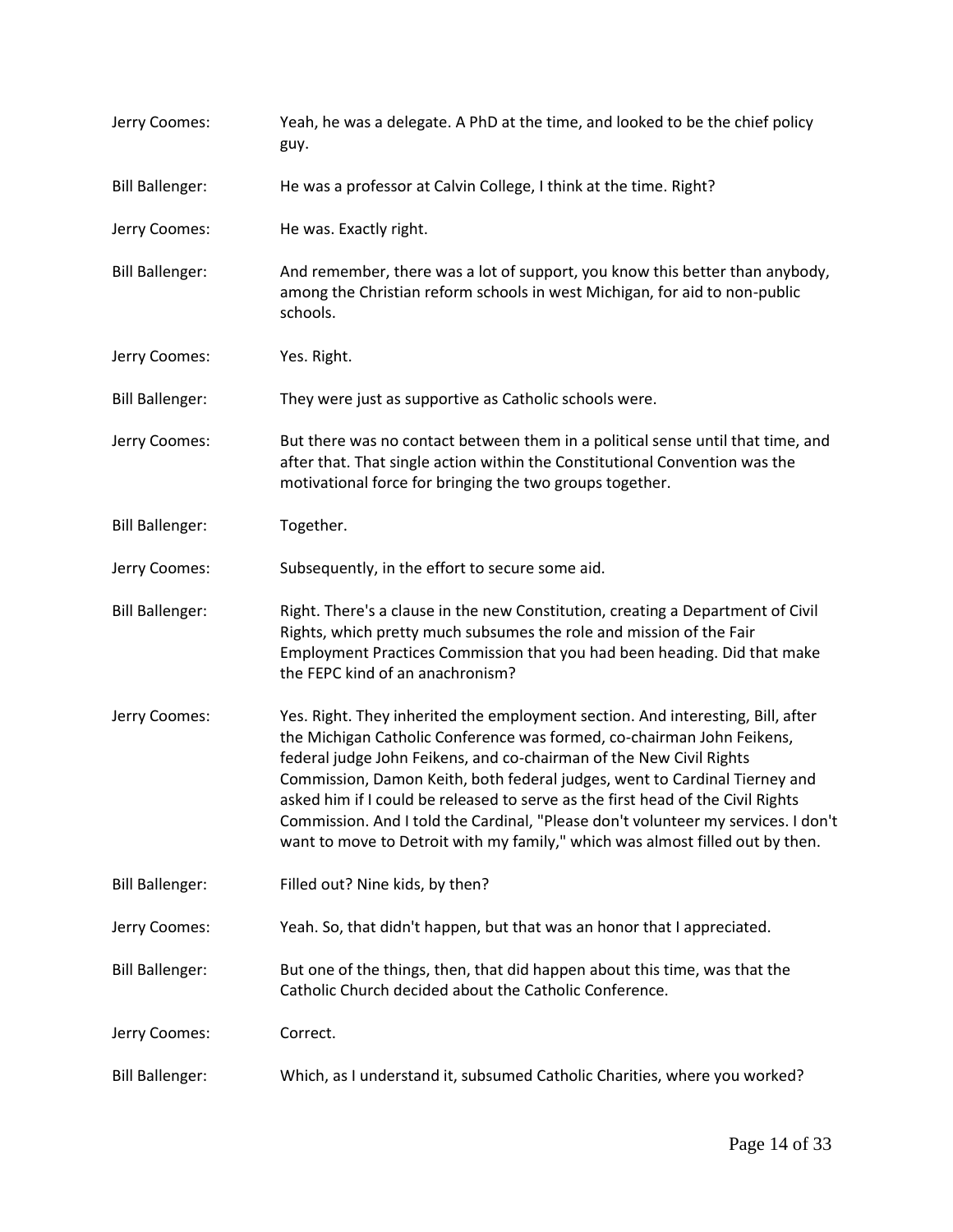| Jerry Coomes:          | It did. It became a department.                                                                                                                                                                                                                                                                                                                                                                                                                                                                                                                                                                                                                                                                                                                                                                                                                                                |
|------------------------|--------------------------------------------------------------------------------------------------------------------------------------------------------------------------------------------------------------------------------------------------------------------------------------------------------------------------------------------------------------------------------------------------------------------------------------------------------------------------------------------------------------------------------------------------------------------------------------------------------------------------------------------------------------------------------------------------------------------------------------------------------------------------------------------------------------------------------------------------------------------------------|
| <b>Bill Ballenger:</b> | They came to you, and what? Said, "Jerry, you've done such a great job with<br><b>Catholic Charities."</b>                                                                                                                                                                                                                                                                                                                                                                                                                                                                                                                                                                                                                                                                                                                                                                     |
| Jerry Coomes:          | No.                                                                                                                                                                                                                                                                                                                                                                                                                                                                                                                                                                                                                                                                                                                                                                                                                                                                            |
| <b>Bill Ballenger:</b> | "We want you to be head of " That isn't the way it happened?                                                                                                                                                                                                                                                                                                                                                                                                                                                                                                                                                                                                                                                                                                                                                                                                                   |
| Jerry Coomes:          | No. That's not the way it happened. I had experience, in my days with the<br>preceding organization, Catholic Charities of Michigan. Several times a year I<br>would travel to Pennsylvania, to Texas, Ohio, or New York, to be with fledgling<br>organizations that were like what the Michigan Catholic Conference became.<br>And so I learned how New York and Ohio and Pennsylvania were organizing on a<br>much broader scale, to contribute to the larger community besides the one<br>single area of social services. So I proposed to them the advantages of having a<br>General Motors, with its many divisions, rather than simply a Chevrolet, with<br>just social services. And after the results of the Constitutional Convention, they<br>saw what the unity of Catholic citizens could do, and said they agreed. And so,<br>we started in February one of 1963. |
| <b>Bill Ballenger:</b> | So, it was almost the other way around. You actually were the impetus for the<br>creation of the Catholic Conference.                                                                                                                                                                                                                                                                                                                                                                                                                                                                                                                                                                                                                                                                                                                                                          |
| Jerry Coomes:          | Yeah.                                                                                                                                                                                                                                                                                                                                                                                                                                                                                                                                                                                                                                                                                                                                                                                                                                                                          |
| <b>Bill Ballenger:</b> | Before we get into your tenure at the Michigan Catholic Conference, while you<br>were still the head of Catholic Charities, you were appointed by Governor<br>Williams in 1960 to be a member of the State Labor Mediation Board. I think<br>you ran into a few difficulties getting confirmed by the Republican-controlled<br>Senate. Didn't you?                                                                                                                                                                                                                                                                                                                                                                                                                                                                                                                             |
| Jerry Coomes:          | Well, Mennen was running for President, and the Republican Senate wanted to<br>make sure, and they knew he was leaving, they didn't want to confirm any of his<br>appointments. So, no Williams nominees were confirmed late into 1960. So,<br>he's getting desperate. He's leaving office, and he's got some positions to fill,<br>and I'm sure Labor did not want to see him leave without filling the vacancy of<br>Labor Mediation.                                                                                                                                                                                                                                                                                                                                                                                                                                        |
| Jerry Coomes:          | And so, I get a call one December day. It's Sid Woolner, who was the Executive<br>Chief of Staff for Mennen. Wants to know if I'd accept this appointment. And I<br>said, "Well" I had already said yes in my head. "Let me think about it for 24<br>hours," you know? That kind of thing. So, I call him back. I said, "Sure." But the<br>only reason I got appointed was because my wife Colette was working part-time<br>in the Senate, and one of her Senators that she took dictation from was Senator<br>Myron from Escanaba, who was on the Senate Business Committee, the<br>committee headed by Ed Hutchinson. So, he actually broke down and cried, and                                                                                                                                                                                                              |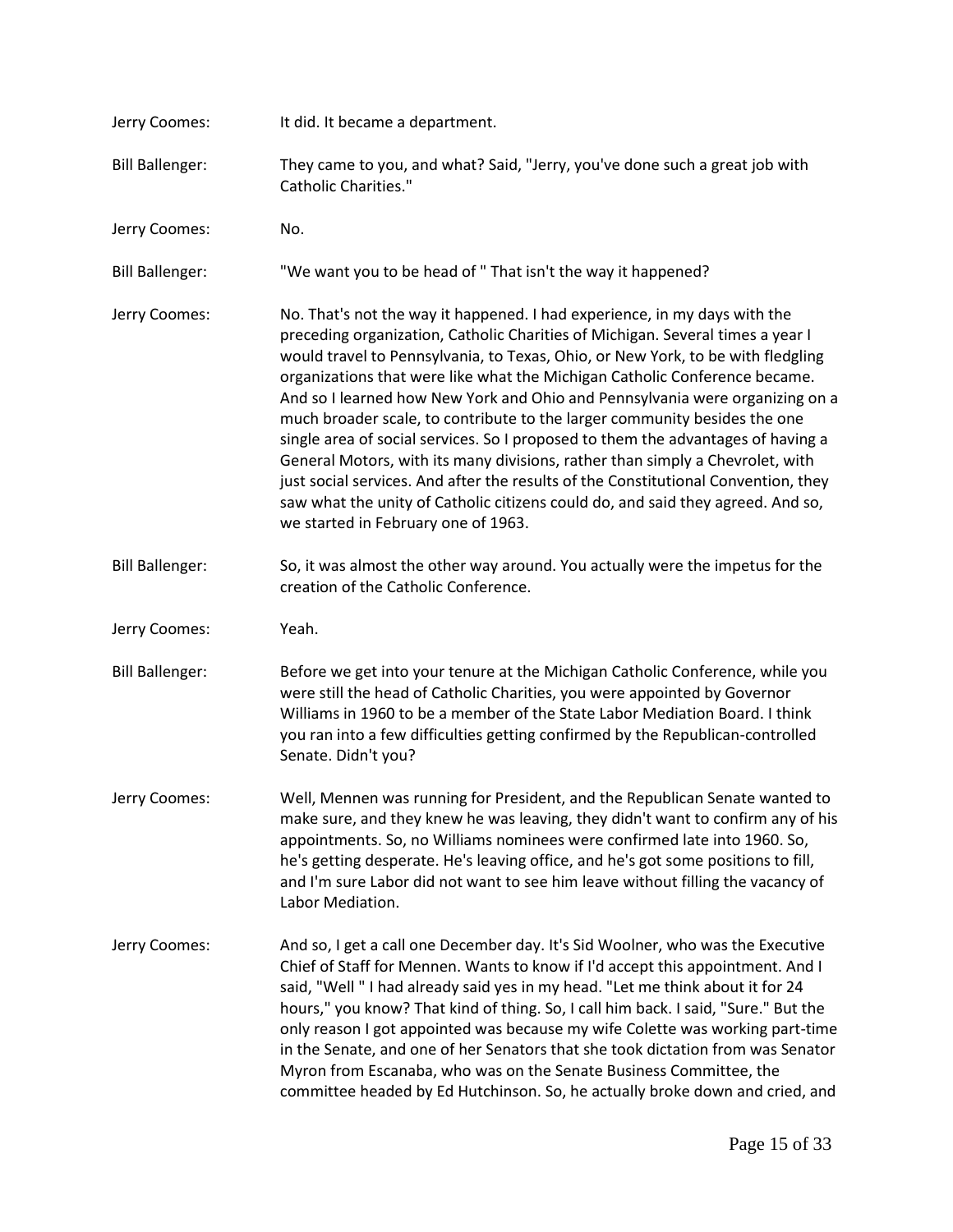|                        | just complained to Ed that, "You're not treating me fairly. This is my secretary's<br>husband, and you've got to confirm him." And they did, and after asking me<br>what I knew about labor mediation, basically, which they knew to be nothing, I<br>confirmed them, and they confirmed me.                                                                                                                                                                                                                                                                                                                                                                                                                                                                                                                                                                                                                                               |
|------------------------|--------------------------------------------------------------------------------------------------------------------------------------------------------------------------------------------------------------------------------------------------------------------------------------------------------------------------------------------------------------------------------------------------------------------------------------------------------------------------------------------------------------------------------------------------------------------------------------------------------------------------------------------------------------------------------------------------------------------------------------------------------------------------------------------------------------------------------------------------------------------------------------------------------------------------------------------|
| <b>Bill Ballenger:</b> | Well, that never stopped a lot of appointees, so why should that be a problem?<br>That's good. This was just a part-time job though, anyway. Right?                                                                                                                                                                                                                                                                                                                                                                                                                                                                                                                                                                                                                                                                                                                                                                                        |
| Jerry Coomes:          | Yeah, it was. Yeah.                                                                                                                                                                                                                                                                                                                                                                                                                                                                                                                                                                                                                                                                                                                                                                                                                                                                                                                        |
| <b>Bill Ballenger:</b> | While you were also working full-time with Catholic Charities. Right?                                                                                                                                                                                                                                                                                                                                                                                                                                                                                                                                                                                                                                                                                                                                                                                                                                                                      |
| Jerry Coomes:          | Right, yeah.                                                                                                                                                                                                                                                                                                                                                                                                                                                                                                                                                                                                                                                                                                                                                                                                                                                                                                                               |
| <b>Bill Ballenger:</b> | Okay. So, the Michigan Catholic Conference is created. You begin as the title<br><b>Executive Director?</b>                                                                                                                                                                                                                                                                                                                                                                                                                                                                                                                                                                                                                                                                                                                                                                                                                                |
| Jerry Coomes:          | Correct.                                                                                                                                                                                                                                                                                                                                                                                                                                                                                                                                                                                                                                                                                                                                                                                                                                                                                                                                   |
| <b>Bill Ballenger:</b> | What was the climate at that time? What was going on with the Catholic<br>Conference? What was its mission? Were a lot of great things happening for the<br>Catholic Church, for non-public schools? What developed? This is like in the<br>early to mid-1960s.                                                                                                                                                                                                                                                                                                                                                                                                                                                                                                                                                                                                                                                                            |
| Jerry Coomes:          | That's a great question. It's hard to justly and fully describe the magnitude of<br>the positive environment of the early '60s. A combination of Cardinal Dearden's<br>leadership, a combination of Vatican Two, and the openness in the church, of<br>the political environment of John F. Kennedy and Lyndon Johnson on poverty. It<br>was just like all lights were green. So we took off, and within that short period,<br>created a Michigan Catholic Conference job training program. The Secretary of<br>Labor said it was the best in the country. We created a job training center on<br>reservations in Mount Pleasant to train Indians, obviously, on the reservation.<br>We created a program called Project Equality, which ensured that everything<br>the church purchased from any vendor, had to be from a vendor that<br>guaranteed equal employment opportunities, regardless of race or religion or<br>national origin. |
| Jerry Coomes:          | And then there was a series of legislative successes that included the Fair Bus<br>School Law. Scholarships for college students in 1964. Auxiliary services to non-<br>public schools, which I believe had eight separate service areas, like school<br>crossing guards, school nurses, remedial reading. And then, tuition grants to<br>college students, which survives today. Has never been challenged. Has been<br>extremely important to private colleges in the state of Michigan.                                                                                                                                                                                                                                                                                                                                                                                                                                                 |
| <b>Bill Ballenger:</b> | Right.                                                                                                                                                                                                                                                                                                                                                                                                                                                                                                                                                                                                                                                                                                                                                                                                                                                                                                                                     |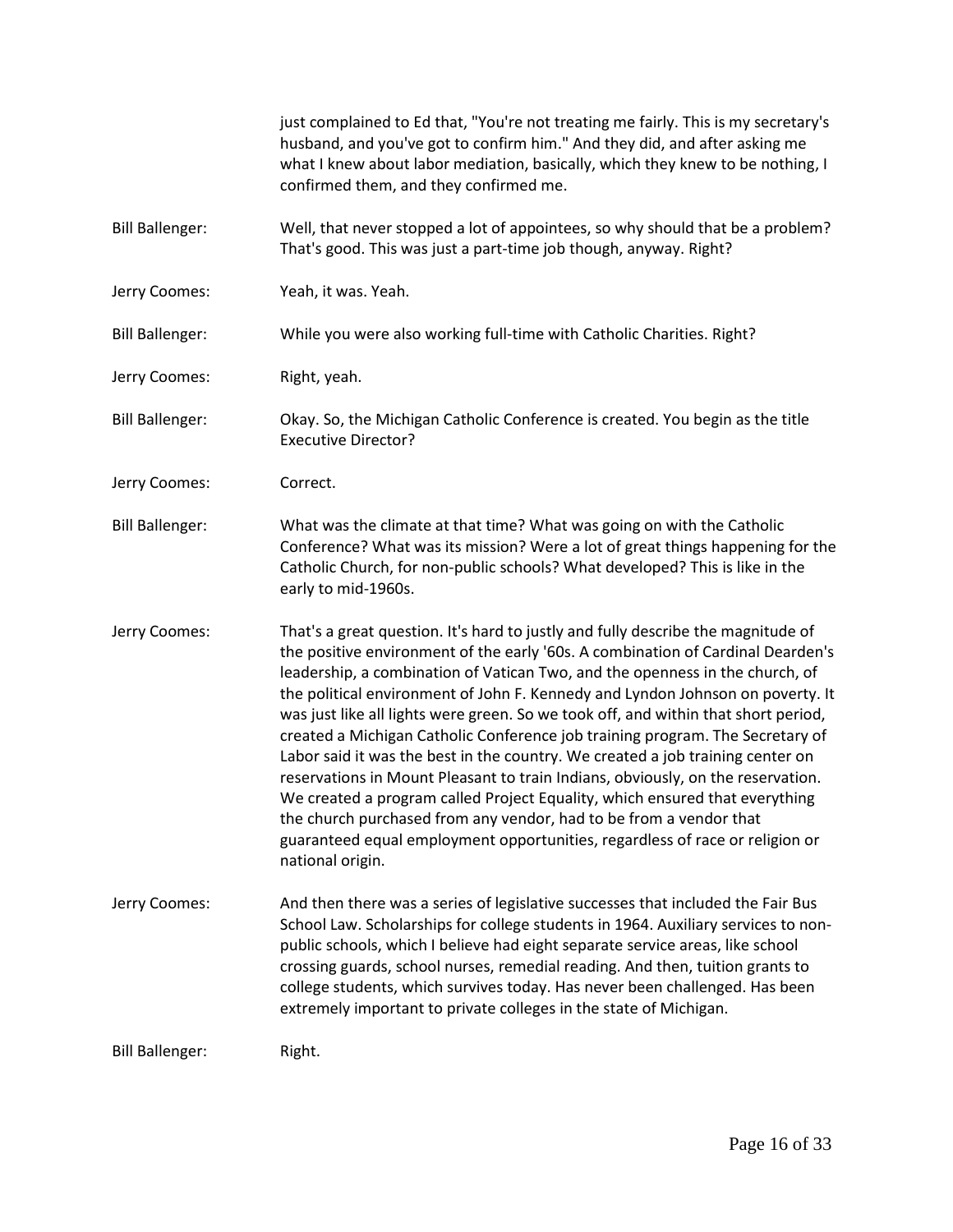| Jerry Coomes:          | And then eventually, Parochiad also passed. People forget that it passed a<br>legislature, and then subsequently voted down in a constitutional amendment.                                                                                                                                                                                                                                                                                                                                                                                      |
|------------------------|-------------------------------------------------------------------------------------------------------------------------------------------------------------------------------------------------------------------------------------------------------------------------------------------------------------------------------------------------------------------------------------------------------------------------------------------------------------------------------------------------------------------------------------------------|
| <b>Bill Ballenger:</b> | Now we're up to 1970, but even before that, there were a lot of great things<br>going on for the Michigan Catholic Conference during the 1960s. All lights were<br>green, all systems were go, but there were a few rear guard actions that<br>probably you were still fighting. For instance, the U.S. Supreme Court decision<br>on banning school prayer, which to many people seemed to mean that maybe<br>government shouldn't be giving state or federal financial assistance to non-<br>public schools. How much of a challenge was that? |
| Jerry Coomes:          | Well, not much, actually. Because we took the position that we were asking the<br>state to aid the secular aspects of education. The math, the science.                                                                                                                                                                                                                                                                                                                                                                                         |
| <b>Bill Ballenger:</b> | Or busing.                                                                                                                                                                                                                                                                                                                                                                                                                                                                                                                                      |
| Jerry Coomes:          | Yeah. Busing.                                                                                                                                                                                                                                                                                                                                                                                                                                                                                                                                   |
| <b>Bill Ballenger:</b> | You know, transportation.                                                                                                                                                                                                                                                                                                                                                                                                                                                                                                                       |
| Jerry Coomes:          | Right.                                                                                                                                                                                                                                                                                                                                                                                                                                                                                                                                          |
| <b>Bill Ballenger:</b> | Yeah. Crossing guards.                                                                                                                                                                                                                                                                                                                                                                                                                                                                                                                          |
| Jerry Coomes:          | And also, we were proposing that aid be given to the family, to the students, to<br>the parents. Not to the institution. Although that's a fine distinction, it's<br>nevertheless an important legal distinction. So we didn't acknowledge many<br>restraints, philosophically or legally. Not that we were right, as it turned out.                                                                                                                                                                                                            |
| <b>Bill Ballenger:</b> | Well, still, the financial challenge to non-public school was mounting. There<br>were real problems everywhere, not just in Roman Catholic schools, but<br>Christian reform schools, and private.                                                                                                                                                                                                                                                                                                                                               |
| Jerry Coomes:          | Right.                                                                                                                                                                                                                                                                                                                                                                                                                                                                                                                                          |
| <b>Bill Ballenger:</b> | At the K-12 level. And so, that led up to the big battle over what was called<br>Parochiad in 1969 and '70. And, you're right. The legislature passed a bill, or<br>bills, sanctioning and approving aid to non-public schools, signed by Governor<br>Milliken, who supported it.                                                                                                                                                                                                                                                               |
| Jerry Coomes:          | Right.                                                                                                                                                                                                                                                                                                                                                                                                                                                                                                                                          |
| <b>Bill Ballenger:</b> | But then, a counter-petition drive by the Michigan Education Association, the<br>public school teachers, was mounted, to get the question on the ballot to ban.                                                                                                                                                                                                                                                                                                                                                                                 |
| Jerry Coomes:          | Right.                                                                                                                                                                                                                                                                                                                                                                                                                                                                                                                                          |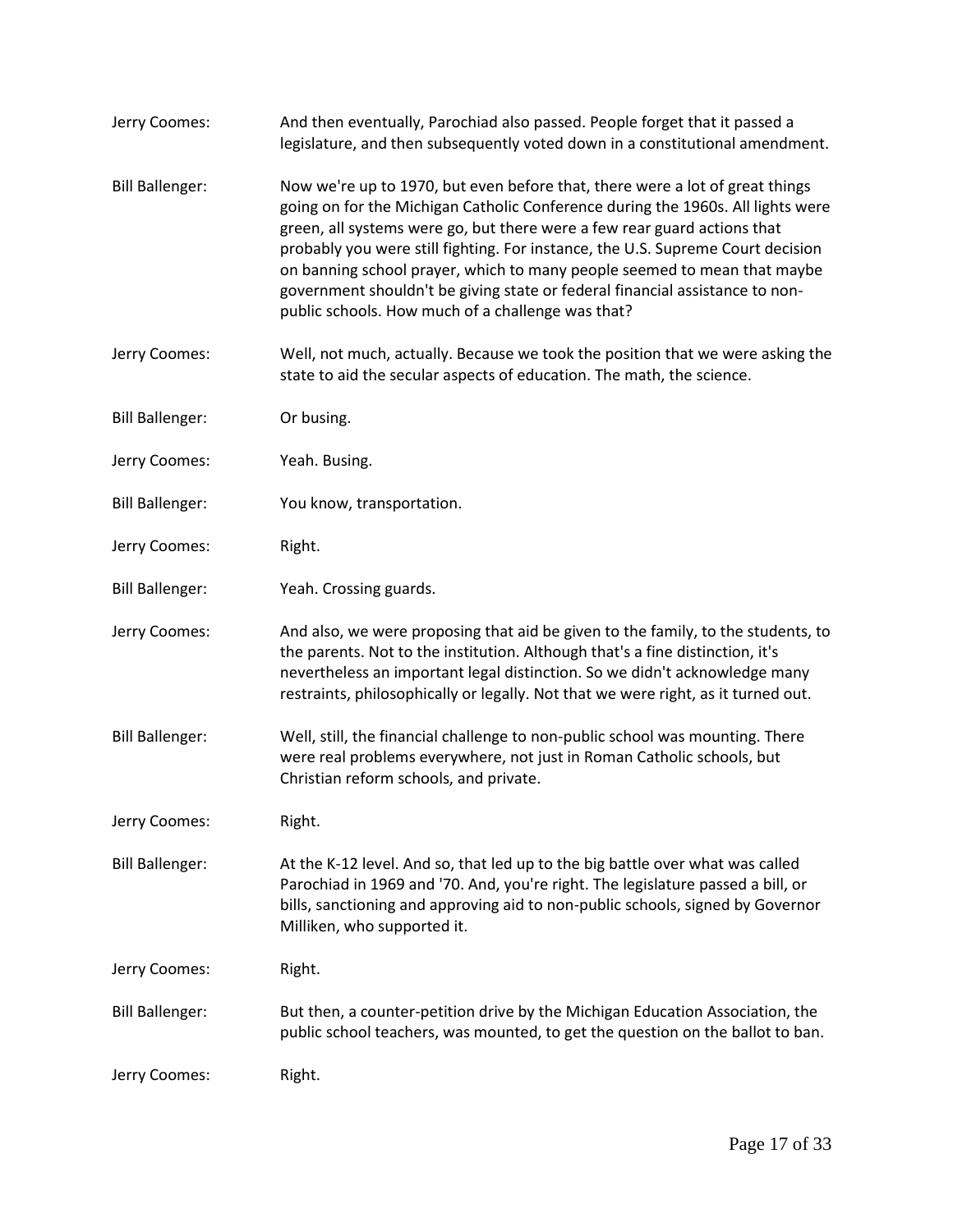| <b>Bill Ballenger:</b> | Let me just ask you one question. Why such acceptance of state aid to private<br>colleges, but not to non-public K-12 education?                                                                                                                                                                                                                                                                                                                                                                                                                                     |
|------------------------|----------------------------------------------------------------------------------------------------------------------------------------------------------------------------------------------------------------------------------------------------------------------------------------------------------------------------------------------------------------------------------------------------------------------------------------------------------------------------------------------------------------------------------------------------------------------|
| Jerry Coomes:          | Yeah. Well, I think it's largely, Bill, because of the recognition that K-12, you<br>were not an adult, and therefore were impressionable and could not make, or<br>likely would not make, independent decisions about your religious beliefs.<br>Whereas, college students, religion was an elective. Not part of the curriculum,<br>so you could decide you weren't interested in taking the history of Christianity,<br>or whatever.                                                                                                                              |
| <b>Bill Ballenger:</b> | So, do you think that was a valid distinction?                                                                                                                                                                                                                                                                                                                                                                                                                                                                                                                       |
| Jerry Coomes:          | Yeah. Yeah, I do.                                                                                                                                                                                                                                                                                                                                                                                                                                                                                                                                                    |
| <b>Bill Ballenger:</b> | But today, probably the language that exists today in the Constitution, because<br>of the Parochiaid amendment in 1970, bans all aid to K-12 non-public schools,<br>other than the auxiliary services that you have described which are still okay.                                                                                                                                                                                                                                                                                                                  |
| Jerry Coomes:          | Yeah.                                                                                                                                                                                                                                                                                                                                                                                                                                                                                                                                                                |
| <b>Bill Ballenger:</b> | But, you know, there's also been a push, in recent years, for vouchers. And that<br>has gone nowhere with the Michigan public when it's gotten on the ballot, or in<br>polls.                                                                                                                                                                                                                                                                                                                                                                                        |
| Jerry Coomes:          | Right.                                                                                                                                                                                                                                                                                                                                                                                                                                                                                                                                                               |
| <b>Bill Ballenger:</b> | In your mind, is there a connection between the issue of aid to non-public<br>students, kind of backdoor, through tax credits or vouchers to their parents, on<br>the one hand, as opposed to direct aid from the state to non-public schools 30<br>years ago, or not?                                                                                                                                                                                                                                                                                               |
| Jerry Coomes:          | Well, I think there is, and I think the driving forces of both movements are our<br>movement in the '70s. And the current movement, starting in perhaps the early<br>'90s, is quite distinct. I think the so-called religious right, the Christian Coalition,<br>convinced the national Republican party that this was an important issue. That<br>wasn't our motivation. We were basically isolated to Christian reform, Lutheran,<br>and Catholics. This is a much broader, almost a political philosophical question<br>against government monopoly of education. |
| <b>Bill Ballenger:</b> | The state controlling education.                                                                                                                                                                                                                                                                                                                                                                                                                                                                                                                                     |
| Jerry Coomes:          | Yeah.                                                                                                                                                                                                                                                                                                                                                                                                                                                                                                                                                                |
| <b>Bill Ballenger:</b> | Whereas, you were simply trying to save religious schools that had existed for<br>decades.                                                                                                                                                                                                                                                                                                                                                                                                                                                                           |
| Jerry Coomes:          | Yeah. Exactly, yeah.                                                                                                                                                                                                                                                                                                                                                                                                                                                                                                                                                 |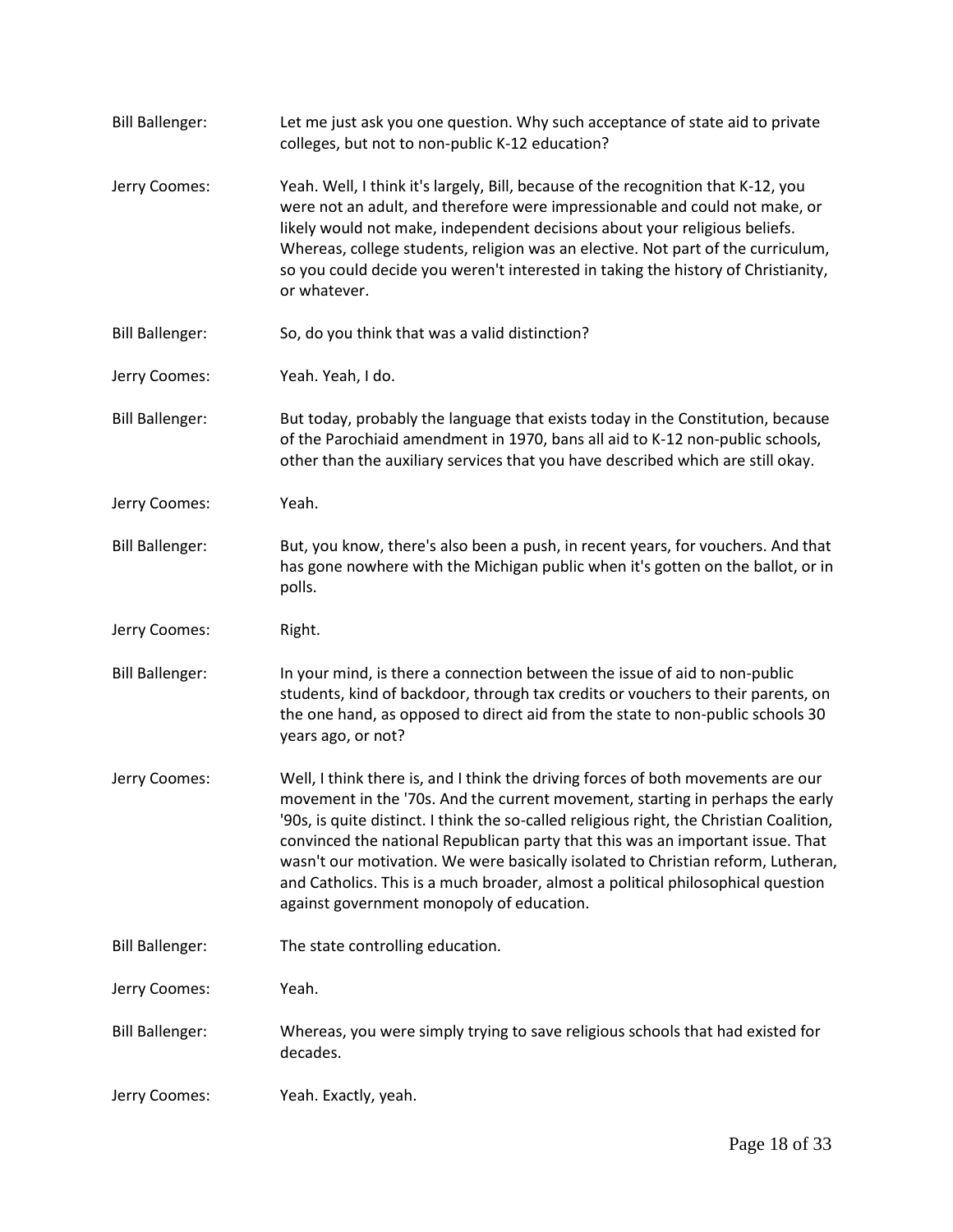| <b>Bill Ballenger:</b> | They were embattled financially, and you were trying to prop them up and help<br>them.                                                                                                                                                                                                                                                                                                                                                                   |
|------------------------|----------------------------------------------------------------------------------------------------------------------------------------------------------------------------------------------------------------------------------------------------------------------------------------------------------------------------------------------------------------------------------------------------------------------------------------------------------|
| Jerry Coomes:          | Yeah.                                                                                                                                                                                                                                                                                                                                                                                                                                                    |
| <b>Bill Ballenger:</b> | This decade in the 1960s, a time of great ferment and controversy and<br>achievement, there were some colorful legislators that you probably ran into<br>from time to time, weren't there?                                                                                                                                                                                                                                                               |
| Jerry Coomes:          | Yeah, and I'll get to that. I just want to say, the passage of that legislation, that<br>took two years.                                                                                                                                                                                                                                                                                                                                                 |
| <b>Bill Ballenger:</b> | This is Parochiaid again? 1969 and '70?                                                                                                                                                                                                                                                                                                                                                                                                                  |
| Jerry Coomes:          | Yeah. It passed with no extra votes. I mean, the Senate was right on the mark at<br>20. I don't know whether the House had 56 or 57. It took two years to do it. And<br>Bill Ryan, the Speaker of the House, was a Democrat from Detroit.                                                                                                                                                                                                                |
| Jerry Coomes:          | He was singularly devoted to this issue, and just gave his lifeblood to it, almost.<br>This was an achievement, in terms of the degree of difficulty in passing<br>something through a legislative door. There wasn't a half an inch to spare.                                                                                                                                                                                                           |
| <b>Bill Ballenger:</b> | Right.                                                                                                                                                                                                                                                                                                                                                                                                                                                   |
| Jerry Coomes:          | And I think it reflects the fact that it was an issue ahead of its time in the sense<br>that it shouldn't have passed. I mean, it was just almost a miracle that it passed,<br>and it reflects a division in society. We were way ahead of the judicial time<br>frame for this question.                                                                                                                                                                 |
| <b>Bill Ballenger:</b> | Right. Well it was a little surprising to a lot of people that Governor Milliken, a<br>republican who had just taken office in '69 when George Romney left to go to<br>Washington with the Nixon administration came out in support of Parochiaid,<br>whereas before that, Romney had opposed Parochiaid for K-12 schools, and I<br>don't think Milliken had ever had much of a record in support of it, but he came<br>out for it, and signed the bill. |
| Jerry Coomes:          | We cultivated, we, my friend Stewart Hubbell, who became the head of Citizens<br>for Michigan, which was the armed forces, the ground troops of this effort to<br>secure passage of Parochiaid, was a friend of Milliken's, and he introduced him<br>to me. When Bill came here to Lansing in 1960, right after his primary, I was one<br>of the first ones to meet him in the drugstore of the Jack Tar Hotel. We<br>developed a relationship.          |
| <b>Bill Ballenger:</b> | This is Bill Milliken?                                                                                                                                                                                                                                                                                                                                                                                                                                   |
| Jerry Coomes:          | Bill Milliken. We became quite close. Philosophically we were not very far apart,<br>to the point, when he ran for Lieutenant Governor in 1964.                                                                                                                                                                                                                                                                                                          |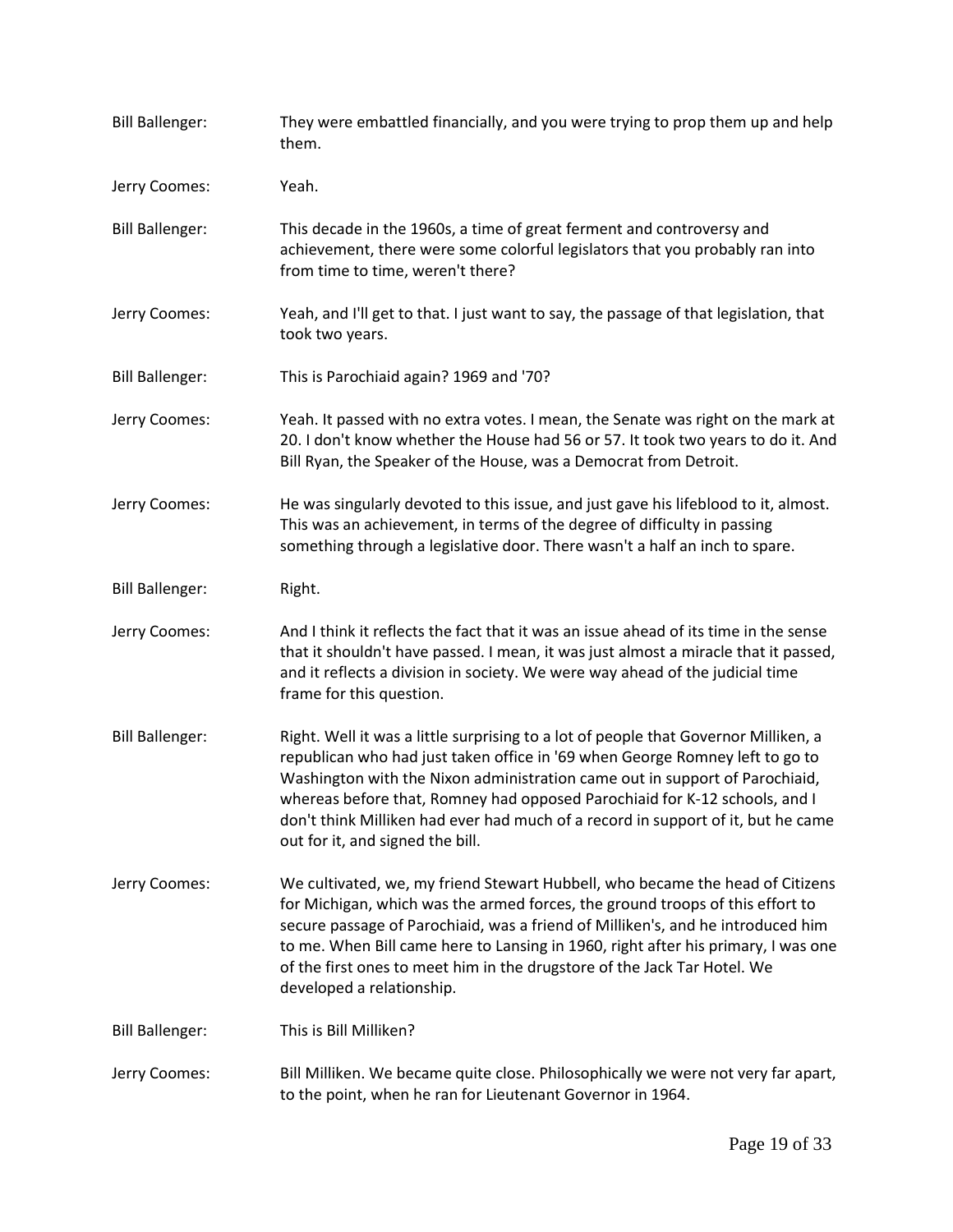| <b>Bill Ballenger:</b> | He had a convention in the general election with George Romney.                                                                                                                                                                                                                                                                                                                                                                                                                                                                                                          |
|------------------------|--------------------------------------------------------------------------------------------------------------------------------------------------------------------------------------------------------------------------------------------------------------------------------------------------------------------------------------------------------------------------------------------------------------------------------------------------------------------------------------------------------------------------------------------------------------------------|
| Jerry Coomes:          | In which Romney was supporting Allison Green, the then speaker of the<br>Michigan House of Representatives. We clearly went out and did everything we<br>could to help Bill Milliken become Lieutenant Governor.                                                                                                                                                                                                                                                                                                                                                         |
| <b>Bill Ballenger:</b> | Well you made history, because he narrowly beat Green in the convention, and<br>then he was elected with Romney.                                                                                                                                                                                                                                                                                                                                                                                                                                                         |
| Jerry Coomes:          | And then in 1970, while the Parochiaid question Proposal C was on the ballot in<br>1970, we put people door-to-door, in many, many counties in the state to<br>remind the people of his commitment to the question of educational equality.                                                                                                                                                                                                                                                                                                                              |
| <b>Bill Ballenger:</b> | And he won by only 44,000 votes over Sander Levin.                                                                                                                                                                                                                                                                                                                                                                                                                                                                                                                       |
| Jerry Coomes:          | He didn't win by many, no. I really think we were a substantial difference in that<br>election for him.                                                                                                                                                                                                                                                                                                                                                                                                                                                                  |
| <b>Bill Ballenger:</b> | Right.                                                                                                                                                                                                                                                                                                                                                                                                                                                                                                                                                                   |
| Jerry Coomes:          | There was a connection that was at that point 10 years old.                                                                                                                                                                                                                                                                                                                                                                                                                                                                                                              |
| <b>Bill Ballenger:</b> | Right.                                                                                                                                                                                                                                                                                                                                                                                                                                                                                                                                                                   |
| Jerry Coomes:          | He had many personal characteristics similar to Phil Hart. When he was with<br>you, he had great listening ability. You could always predict on any given social<br>question where he was going to come down. It was always on the side of the<br>underdog. Philosophically, he was at least a moderate democrat, and some<br>issues, a liberal democrat. He didn't have too good a relationship with the UAW,<br>but he was smart enough to build one with the AFL-CIO. With George Weeks's<br>help, he was very shrewd in building a relationship with the free press. |
| <b>Bill Ballenger:</b> | Now, George Weeks was the Governor Press Secretary.                                                                                                                                                                                                                                                                                                                                                                                                                                                                                                                      |
| Jerry Coomes:          | Press Secretary, yeah.                                                                                                                                                                                                                                                                                                                                                                                                                                                                                                                                                   |
| <b>Bill Ballenger:</b> | And later his chief of staff.                                                                                                                                                                                                                                                                                                                                                                                                                                                                                                                                            |
| Jerry Coomes:          | Yeah.                                                                                                                                                                                                                                                                                                                                                                                                                                                                                                                                                                    |
| <b>Bill Ballenger:</b> | And a former Detroit news columnist, and later a Detroit news columnist.                                                                                                                                                                                                                                                                                                                                                                                                                                                                                                 |
| Jerry Coomes:          | Right. And a friend of mine since my days with Phil Hart, when George was next<br>door, where the wire services were                                                                                                                                                                                                                                                                                                                                                                                                                                                     |
| <b>Bill Ballenger:</b> | Oh, okay, that's interesting.                                                                                                                                                                                                                                                                                                                                                                                                                                                                                                                                            |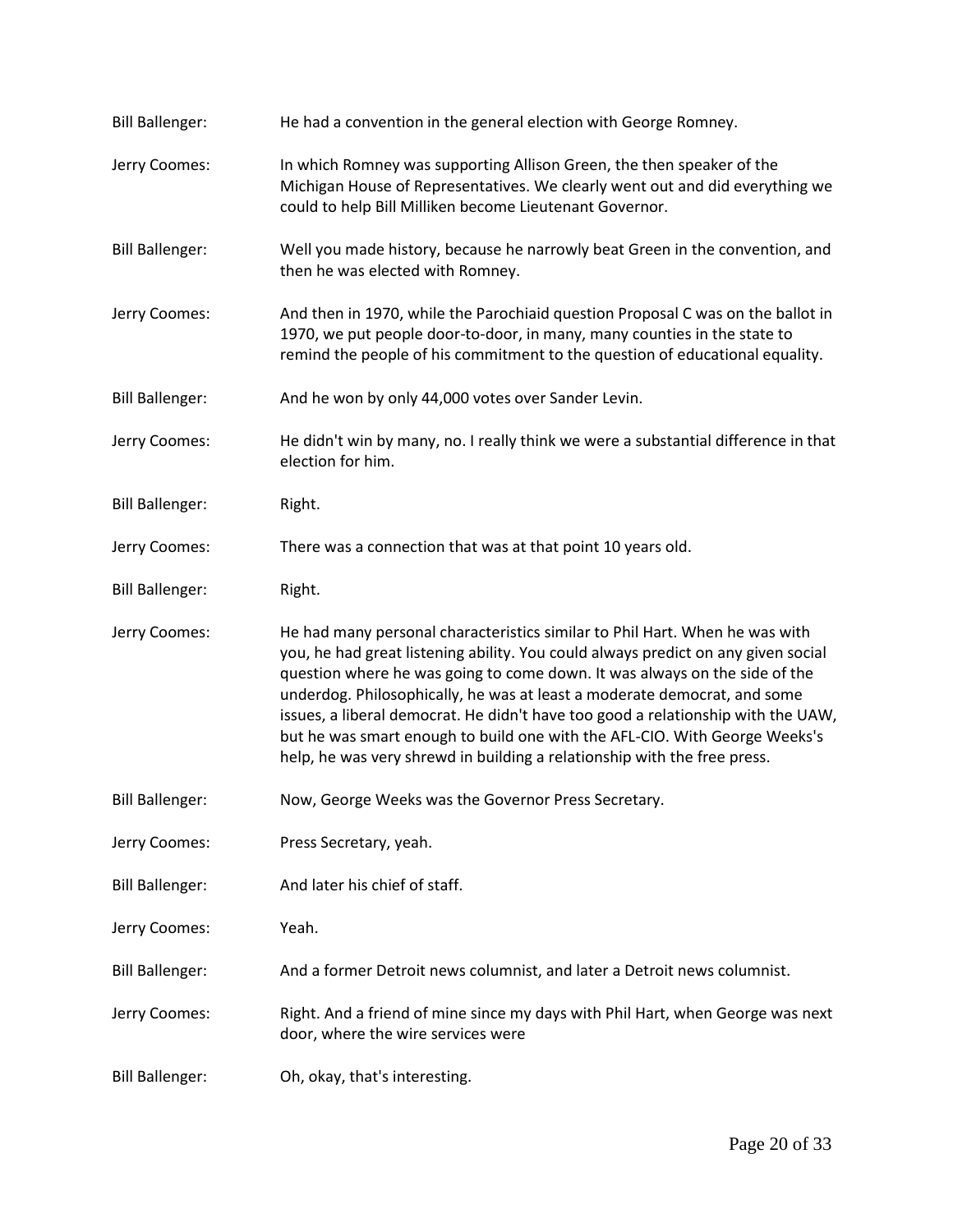| Jerry Coomes:          | Yeah. Good man.                                                                                                                                                                                                                                                                                                                                                                                                                                                                                                                                                                                                                                                                                                                                                                                |
|------------------------|------------------------------------------------------------------------------------------------------------------------------------------------------------------------------------------------------------------------------------------------------------------------------------------------------------------------------------------------------------------------------------------------------------------------------------------------------------------------------------------------------------------------------------------------------------------------------------------------------------------------------------------------------------------------------------------------------------------------------------------------------------------------------------------------|
| <b>Bill Ballenger:</b> | Well let me ask you about George Romney, Milliken's predecessor, as governor,<br>who was governor for six years, from 1963, until early '69 when he left to go to<br>Washington. What were your impressions of George Romney during all these<br>years?                                                                                                                                                                                                                                                                                                                                                                                                                                                                                                                                        |
| Jerry Coomes:          | Well I admired his nature. It was intense. When he would give a speech on<br>something he felt strongly about, you could hear Martin Luther talking, or<br>Martin Luther King talking. He had an intensity about him, which was extremely<br>convincing. He'd point that finger. You would feel a sense of wow, this must be<br>right. We had a common thread that went between us. I happened to be, during<br>my Michigan Catholic Conference days, and during the Detroit riots, the<br>chairman of the Michigan Advisory Committee of the United States Civil Rights<br>Commission. And as you recall, Governor Romney was really thrown off balance<br>during that riot. I saw it first-hand when he called citizens together and I was<br>one. Coleman and I sat right across the table. |
| <b>Bill Ballenger:</b> | Coleman Young?                                                                                                                                                                                                                                                                                                                                                                                                                                                                                                                                                                                                                                                                                                                                                                                 |
| Jerry Coomes:          | Coleman Young.                                                                                                                                                                                                                                                                                                                                                                                                                                                                                                                                                                                                                                                                                                                                                                                 |
| <b>Bill Ballenger:</b> | State senator.                                                                                                                                                                                                                                                                                                                                                                                                                                                                                                                                                                                                                                                                                                                                                                                 |
| Jerry Coomes:          | Senate Democratic Leader at the time. George was trying to invent some<br>approaches as to how to deal with this crises, which was essentially rocking his<br>presidential potential.                                                                                                                                                                                                                                                                                                                                                                                                                                                                                                                                                                                                          |
| <b>Bill Ballenger:</b> | Because he was interested in running for president in 1968.                                                                                                                                                                                                                                                                                                                                                                                                                                                                                                                                                                                                                                                                                                                                    |
| Jerry Coomes:          | Yeah. But I'm getting off the track, the point I wanted to make is he came into<br>the constitutional convention convinced that there were certain tenets in the<br>Mormon religion that were susceptible to questioning when it came to racial<br>equality. He was convinced he had to solve that question. He knew of my<br>background. He wanted assistance, advice, whatever, on that question. He was<br>true to his commitment, because 1967, he took on open housing.                                                                                                                                                                                                                                                                                                                   |
| <b>Bill Ballenger:</b> | Right.                                                                                                                                                                                                                                                                                                                                                                                                                                                                                                                                                                                                                                                                                                                                                                                         |
| Jerry Coomes:          | Open occupancy it was called.                                                                                                                                                                                                                                                                                                                                                                                                                                                                                                                                                                                                                                                                                                                                                                  |
| <b>Bill Ballenger:</b> | Right.                                                                                                                                                                                                                                                                                                                                                                                                                                                                                                                                                                                                                                                                                                                                                                                         |
| Jerry Coomes:          | This was a battle. We were heavily involved in it, particularly with the Catholic<br>legislators, of which, God bless him, Bob Mahoney put his job on the line.                                                                                                                                                                                                                                                                                                                                                                                                                                                                                                                                                                                                                                |
| <b>Bill Ballenger:</b> | Who is another state representative, a blind state legislator.                                                                                                                                                                                                                                                                                                                                                                                                                                                                                                                                                                                                                                                                                                                                 |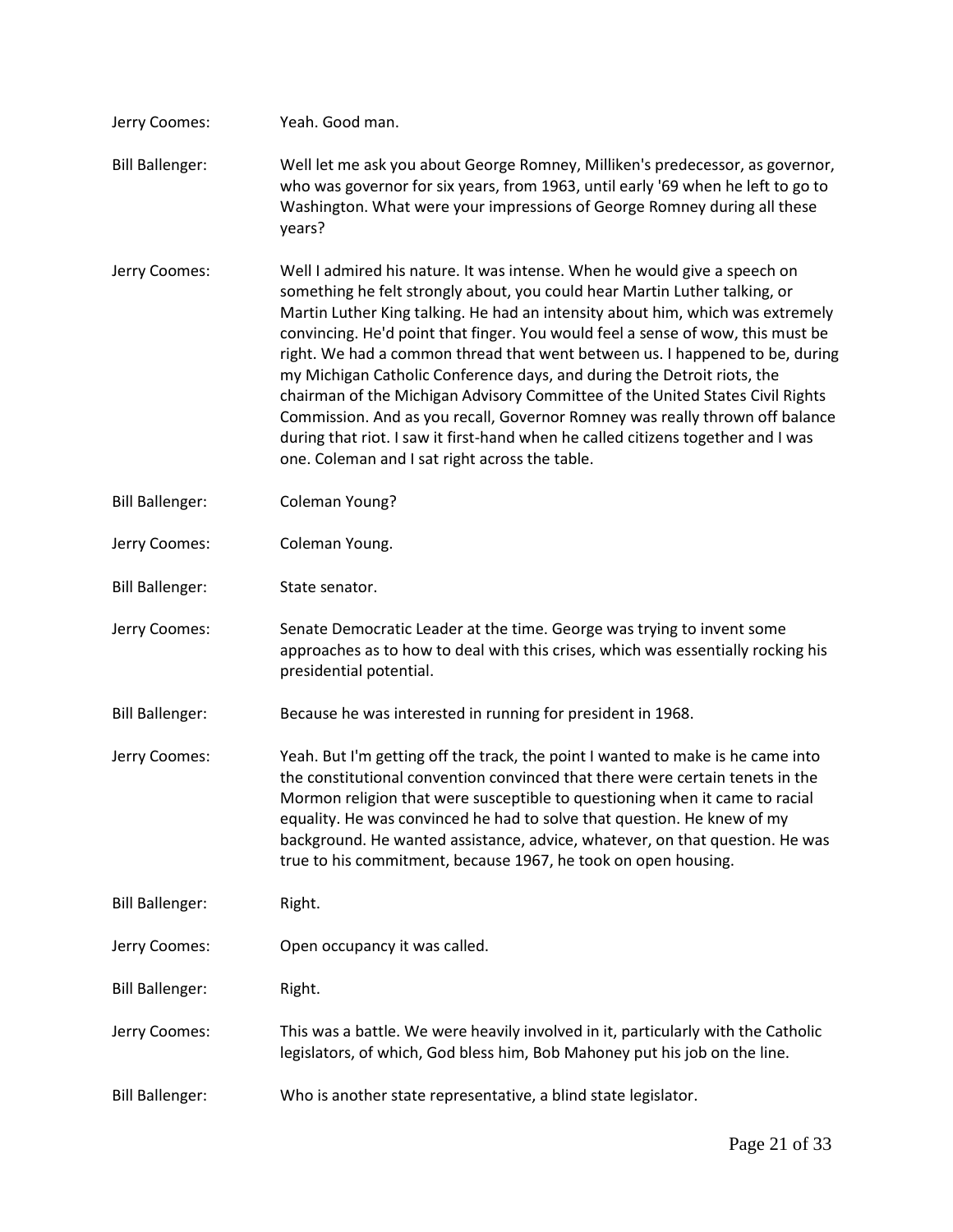| Jerry Coomes:          | Yeah. One of the all-time favorite people that I came across.                                                                                                                                                                                                                                                                                                                                                                                                                                                                                                                                                                                                                                                                                                                                                                        |
|------------------------|--------------------------------------------------------------------------------------------------------------------------------------------------------------------------------------------------------------------------------------------------------------------------------------------------------------------------------------------------------------------------------------------------------------------------------------------------------------------------------------------------------------------------------------------------------------------------------------------------------------------------------------------------------------------------------------------------------------------------------------------------------------------------------------------------------------------------------------|
| <b>Bill Ballenger:</b> | Still alive today?                                                                                                                                                                                                                                                                                                                                                                                                                                                                                                                                                                                                                                                                                                                                                                                                                   |
| Jerry Coomes:          | Still alive. I've got some great stories, but will tell them in a later time. But<br>talking about characters, one of my favorite characters, and I'm not talking<br>about great political history here, I'm talking about just characters was Senator<br>Arthur Cartwright, from Detroit. He was called the slum landlord back then, but<br>he wasn't. He owned some Detroit hotels in the inner-city.                                                                                                                                                                                                                                                                                                                                                                                                                              |
| <b>Bill Ballenger:</b> | He was an African American state senator from Detroit.                                                                                                                                                                                                                                                                                                                                                                                                                                                                                                                                                                                                                                                                                                                                                                               |
| Jerry Coomes:          | Yes. With a most colorful rhetorical manner that I wish that I had recorded some<br>of his sayings, I could have made a fortune from him. The one that I remember<br>was Perry Bullard, state rep from Ann Arbor introduced a bill to ban aerosol<br>spray cans, because it was destroying the ozone layer. Senator Cartwright was<br>chairman of the State Affairs Committee at the time, and it passed the house.<br>He held the hearing in the Senate, in which it was reported out on the floor. One<br>of the senators who told me this was in the room when most of the people had<br>exited, and Arthur picks up this aerosol can and he is looking at, he's saying, "I<br>just can't imagine this, that this little bitty can, can destroy the air in the<br>Ozarks." Arthur had a way of saying things that were memorable. |
| <b>Bill Ballenger:</b> | I would say so.                                                                                                                                                                                                                                                                                                                                                                                                                                                                                                                                                                                                                                                                                                                                                                                                                      |
| Jerry Coomes:          | But I got to tell you this story, I'll have to have it deleted. Let's see how I can put<br>this in perspective. Senator William B. Fitzgerald was dethroned as senate<br>majority leader.                                                                                                                                                                                                                                                                                                                                                                                                                                                                                                                                                                                                                                            |
| <b>Bill Ballenger:</b> | This is like late '70s.                                                                                                                                                                                                                                                                                                                                                                                                                                                                                                                                                                                                                                                                                                                                                                                                              |
| Jerry Coomes:          | '76.                                                                                                                                                                                                                                                                                                                                                                                                                                                                                                                                                                                                                                                                                                                                                                                                                                 |
| <b>Bill Ballenger:</b> | '76, or '77.                                                                                                                                                                                                                                                                                                                                                                                                                                                                                                                                                                                                                                                                                                                                                                                                                         |
| Jerry Coomes:          | Late '76, correct. The UAW was really mad. Frank Garrison wanted to strike<br>back. His methodology for striking back was to introduce a lobby-reform bill. It<br>was sent to Arthur's committee. It didn't come out in '76, it didn't come out in<br>'77. Sometime in '78, the UAW went to Senator McCaully from Wyandotte, who<br>was the democratic caucus chair, and said, "You got to call a caucus. We got to<br>get this bill out." So they called a caucus. They said, McCaully said to Arthur,<br>"Arthur, you got to report this bill out at committee."                                                                                                                                                                                                                                                                   |
| Jerry Coomes:          | So Arthur stood up, hooked both thumbs in his vest pocket, looked around the<br>room, and said, "Gentlemens, there once was a Governor named Kim Sigler."<br>Now it happened that Kim Sigler introduced the first lobby-reform bill of 1947.<br>And Arthur continued, and he said, "And one day," and Governor Sigler was his                                                                                                                                                                                                                                                                                                                                                                                                                                                                                                        |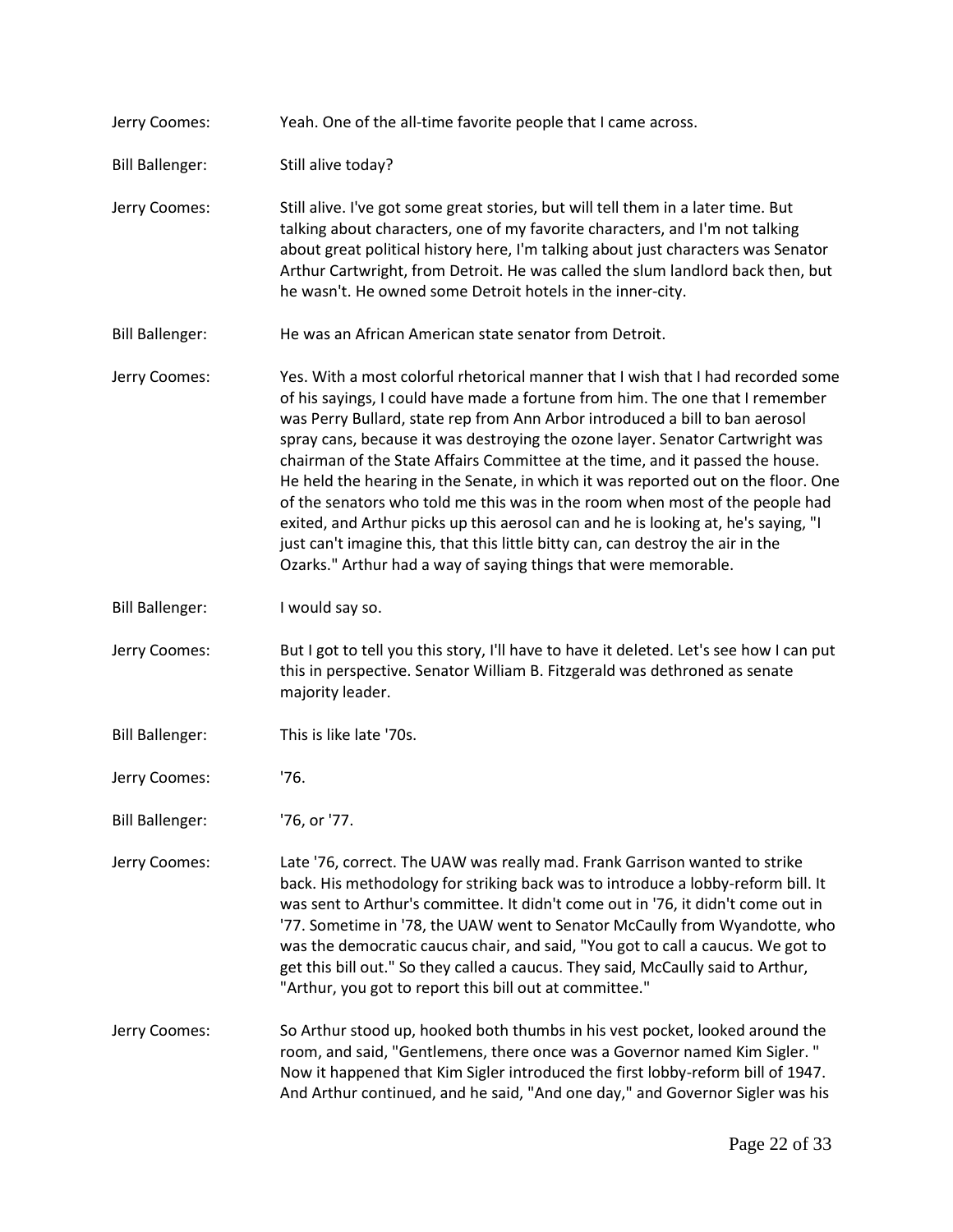own pilot, "One day, the Lord whispered to Kim, he said, ''Kim, time to take a flight in your airplane.'' So Kim, just up there flying. And he's going flying, and the Lord grabs a hold of that plane, and dashes that M-blank to the ground." Arthur rears back, puts both fingers in his vest and says, "Gentlemens, that's what the Lord thinks of political reform." So anyway, that's why he's one of my characters, my favorite characters.

- Bill Ballenger: And I think the bill never did get out of committee, did it?
- Jerry Coomes: Yes it did.
- Bill Ballenger: But it didn't pass, did it?
- Jerry Coomes: Yeah, I think it passed, and it went to the Supreme Court, and Larry Lindenberg tossed it out, more than one purpose. But it eventually passed.
- Bill Ballenger: In some way, shape, or form. There were some characters, there's no question about that, absolutely.
- Jerry Coomes: Oh boy.
- Bill Ballenger: All right, Parochiaid has just been defeated at the ballot box in 1970. A lot of things also are not going so well for what the mission of the Catholic Conference had continued to hope would be the case. Windows seemed to be closing, opportunities seemed to be limited compared to what they had been for most of the decade of the '60s, what was going through your mind at that time?
- Jerry Coomes: Well, I felt like somebody that went to the moon, the journey to the moon, and then found out it was made of blue cheese, and I couldn't walk on it. At any rate, I felt, not only exhausted, because this had been a nine-year effort, started '62 or so. I was shattered, absolutely shattered. I did not know what I was going to do. I took about 10 days off, I went to the Keys, to just try to recover. I thought I was going to have a nervous breakdown. Down there, some ideas came to me about my future because I didn't want to go back to the conference because I knew it would not be the same. I really enjoyed the idea of doing something legislatively significant.
- Bill Ballenger: Right. Well you built up all these contacts over the years through the Catholic Conference, and in your various jobs in the state government.

Jerry Coomes: Yeah.

- Bill Ballenger: But I mean, there were other things going on that weren't really good for the kind of mission that you were on. I mean, the abortion issue became much more prominent.
- Jerry Coomes: Yeah, was coming up.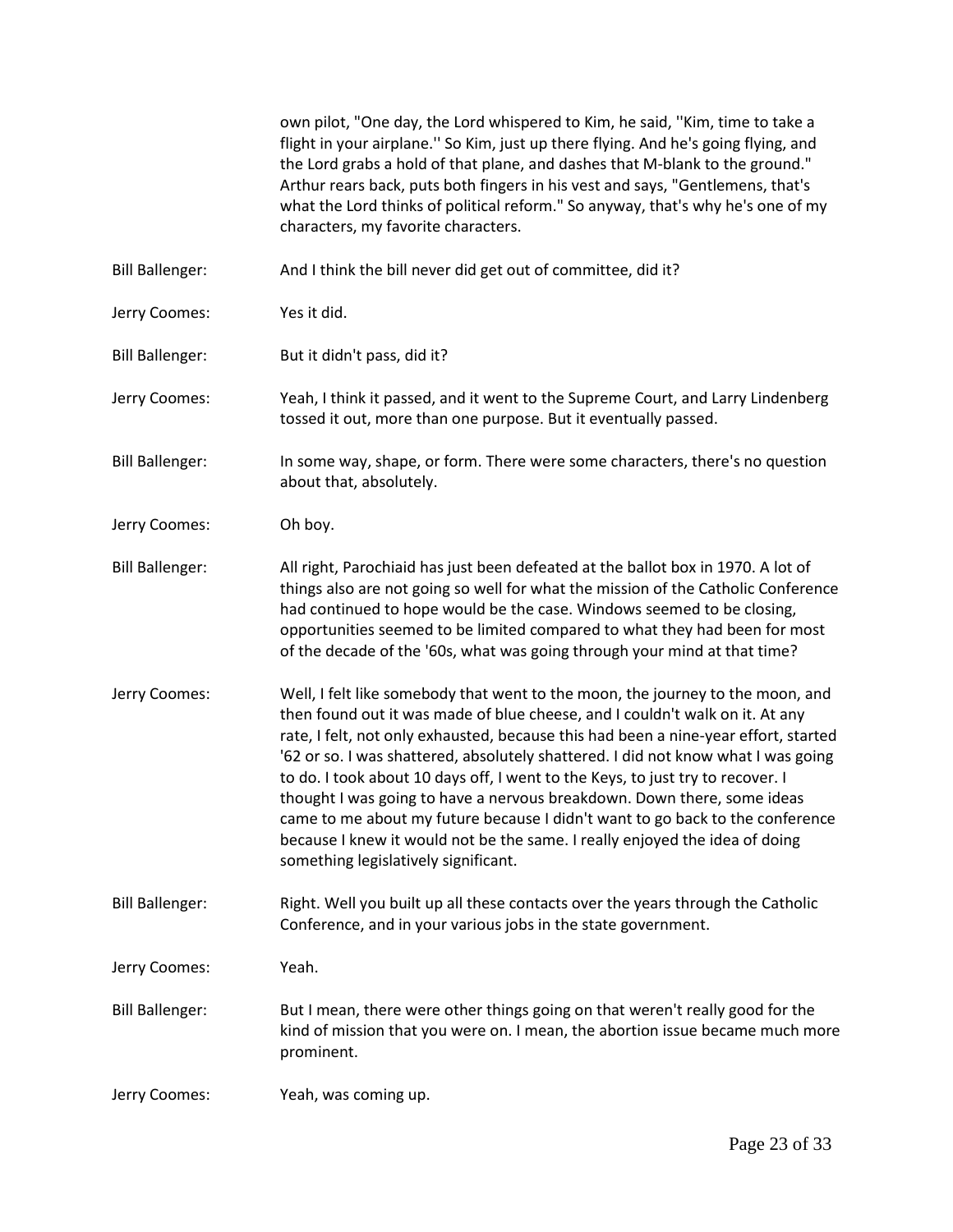| <b>Bill Ballenger:</b> | The Vietnam War had raged out of control.                                                                                                                                                                                                                                                                                                                                                                                                                                                                             |
|------------------------|-----------------------------------------------------------------------------------------------------------------------------------------------------------------------------------------------------------------------------------------------------------------------------------------------------------------------------------------------------------------------------------------------------------------------------------------------------------------------------------------------------------------------|
| Jerry Coomes:          | Correct. And also, Bill, the church itself, after having this enormous, exciting<br>period of Vatican II, opening up to the laity, began to go this way, began to<br>close.                                                                                                                                                                                                                                                                                                                                           |
| <b>Bill Ballenger:</b> | Close in.                                                                                                                                                                                                                                                                                                                                                                                                                                                                                                             |
| Jerry Coomes:          | Yeah.                                                                                                                                                                                                                                                                                                                                                                                                                                                                                                                 |
| <b>Bill Ballenger:</b> | So you saw the windows closing.                                                                                                                                                                                                                                                                                                                                                                                                                                                                                       |
| Jerry Coomes:          | Yeah, the window was closing for great social reform. I invited Emil Lockwood<br>over to have breakfast.                                                                                                                                                                                                                                                                                                                                                                                                              |
| <b>Bill Ballenger:</b> | Now who was Emil Lockwood?                                                                                                                                                                                                                                                                                                                                                                                                                                                                                            |
| Jerry Coomes:          | He was senate majority leader.                                                                                                                                                                                                                                                                                                                                                                                                                                                                                        |
| <b>Bill Ballenger:</b> | He was a Republican.                                                                                                                                                                                                                                                                                                                                                                                                                                                                                                  |
| Jerry Coomes:          | He was Republican, he had run and he was an ally on this issue.                                                                                                                                                                                                                                                                                                                                                                                                                                                       |
| <b>Bill Ballenger:</b> | On Parochiaid.                                                                                                                                                                                                                                                                                                                                                                                                                                                                                                        |
| Jerry Coomes:          | I had great respect for him, for his effectiveness, for his nature. He had run for<br>secretary of state, got the nomination on the ballot in November against Dick<br>Austin.                                                                                                                                                                                                                                                                                                                                        |
| <b>Bill Ballenger:</b> | In 1970, the same year Parochiaid was on the ballot, and the same year that<br>Milliken and Sander Levin ran against each other.                                                                                                                                                                                                                                                                                                                                                                                      |
| Jerry Coomes:          | Right.                                                                                                                                                                                                                                                                                                                                                                                                                                                                                                                |
| <b>Bill Ballenger:</b> | And Austin beat him for secretary of state.                                                                                                                                                                                                                                                                                                                                                                                                                                                                           |
| Jerry Coomes:          | Right. He did.                                                                                                                                                                                                                                                                                                                                                                                                                                                                                                        |
| <b>Bill Ballenger:</b> | So he's out of a job. He's working as deputy director of the Department of<br>Commerce.                                                                                                                                                                                                                                                                                                                                                                                                                               |
| Jerry Coomes:          | I said to myself, "Emil can be more useful than that to Governor Milliken who<br>was just elected." So I went to see the governor, and I said, "Governor, have you<br>given any thought to asking Emil Lockwood to be your lobbyist?" I said, "He's<br>sitting over there in the Commerce Department, not using all of his talents." I<br>said, "But if you're going to get him, you should walk over, and ask him yourself<br>in his office," which he did. Emil said, "I'll do it, but I have a favor to ask, would |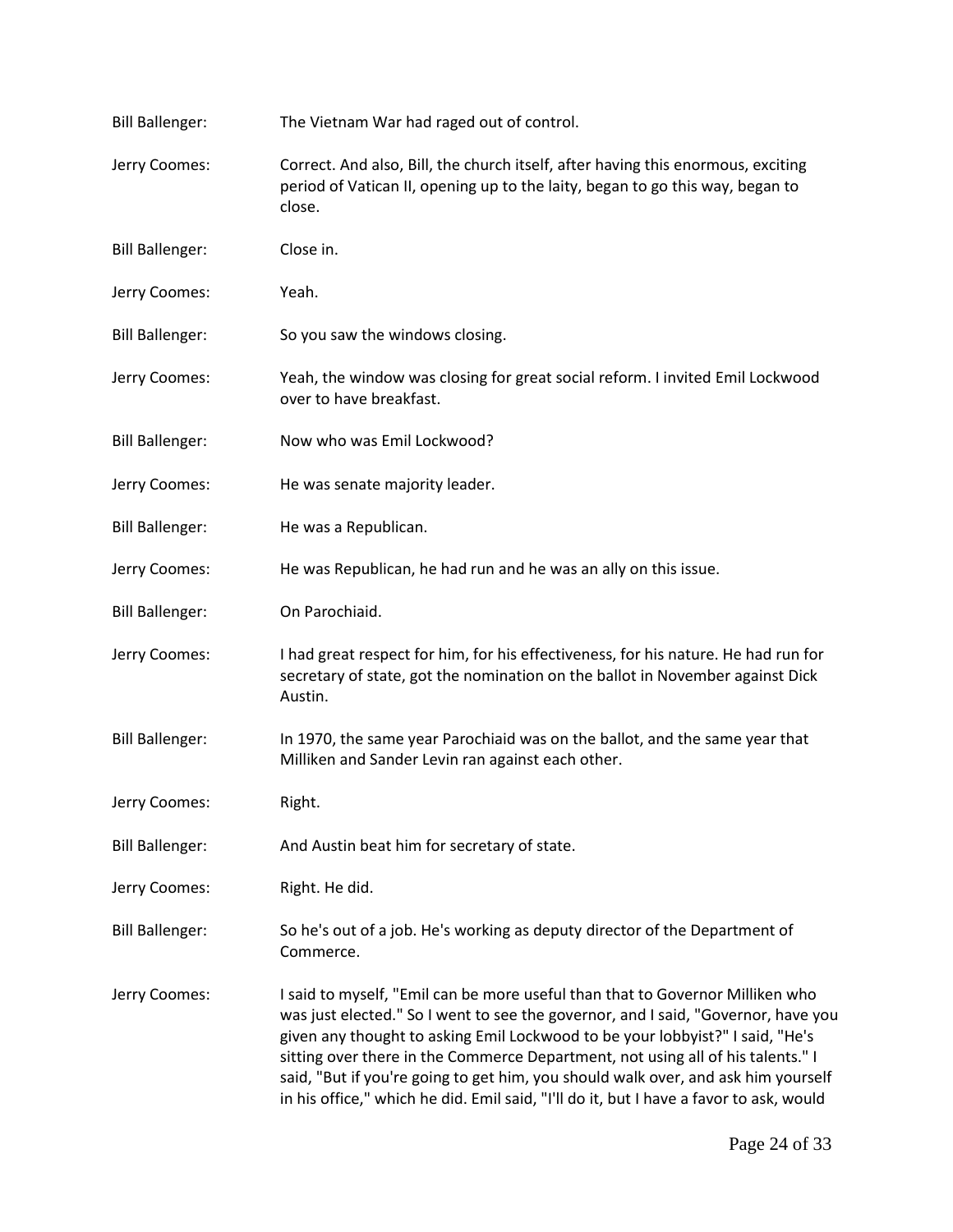you consider appointing me to the next vacancy in the Public Service Commission?" The Governor says, "Yes." Jerry Coomes: A month or so later, I invite Emil, I said, "Emil, I don't think the timing's right on this, but what about when our issues get over with," because I was waiting on the Supreme Court to rule, and Emil was waiting on the Governor to appoint him to Public Service Commission, I said, "if this works out, why don't we consider joining ourselves in a lobbying firm?" He said, "Well, I'll think about it." February goes through, March, April, May, June 28th comes, I get a phone call, the Supreme Court has rejected our appeal to the Parochiaid issue. Shortly thereafter, Emil calls and said, "Guess what? The Governor has just appointed somebody else to the Public Service Commission." He says, "Maybe we ought to talk." Bill Ballenger: The timing is right. Jerry Coomes: The timing is right. He said, "I'm going up to Alma to haul some hay for a secretary that needs some hay," which was typical of Emil, he was just the most common touch person you'd ever meet. I said, "Yeah, great." So we went up and on the way back, I mean it's an 80-mile ride, we agreed to do it. Well, actually I didn't, I said, "Well, let me think about it over the fourth." I went up to Stewart Hubbell's cottage, took our family up, which is kind of a tradition on little Traverse Bay, spent the weekend there, came back convinced that this was a good fit. Bill Ballenger: You should do it. Jerry Coomes: It was a good combination. We agreed to go into business on October 1. I informed Cardinal Dearden. We had something like eight clients on October 1, when we opened. Emil was just the most perfect person for me, because he had a master's in accounting, he was a genius. He could take a dead business, and somehow put his hands on it, and it would rise up like Lazarus, which he did for my father and mother's restaurant. Bill Ballenger: Really? Jerry Coomes: Yeah, when it went belly-up. Bill Ballenger: Well let me ask you this question before you get into exactly how you and Emil worked at the lobbying firm. We live in era of term limits. People contend that there are a lot of rank amateurs in Lansing who don't know what they're doing. It takes them years to learn the job, and then they have to leave before they can take advantage of it. Yet, Emil Lockwood, back in the 1960's, who many people regard as the greatest majority leader in recent Michigan political history, certainly in the last 40 years, only served in the Michigan Senate for eight years.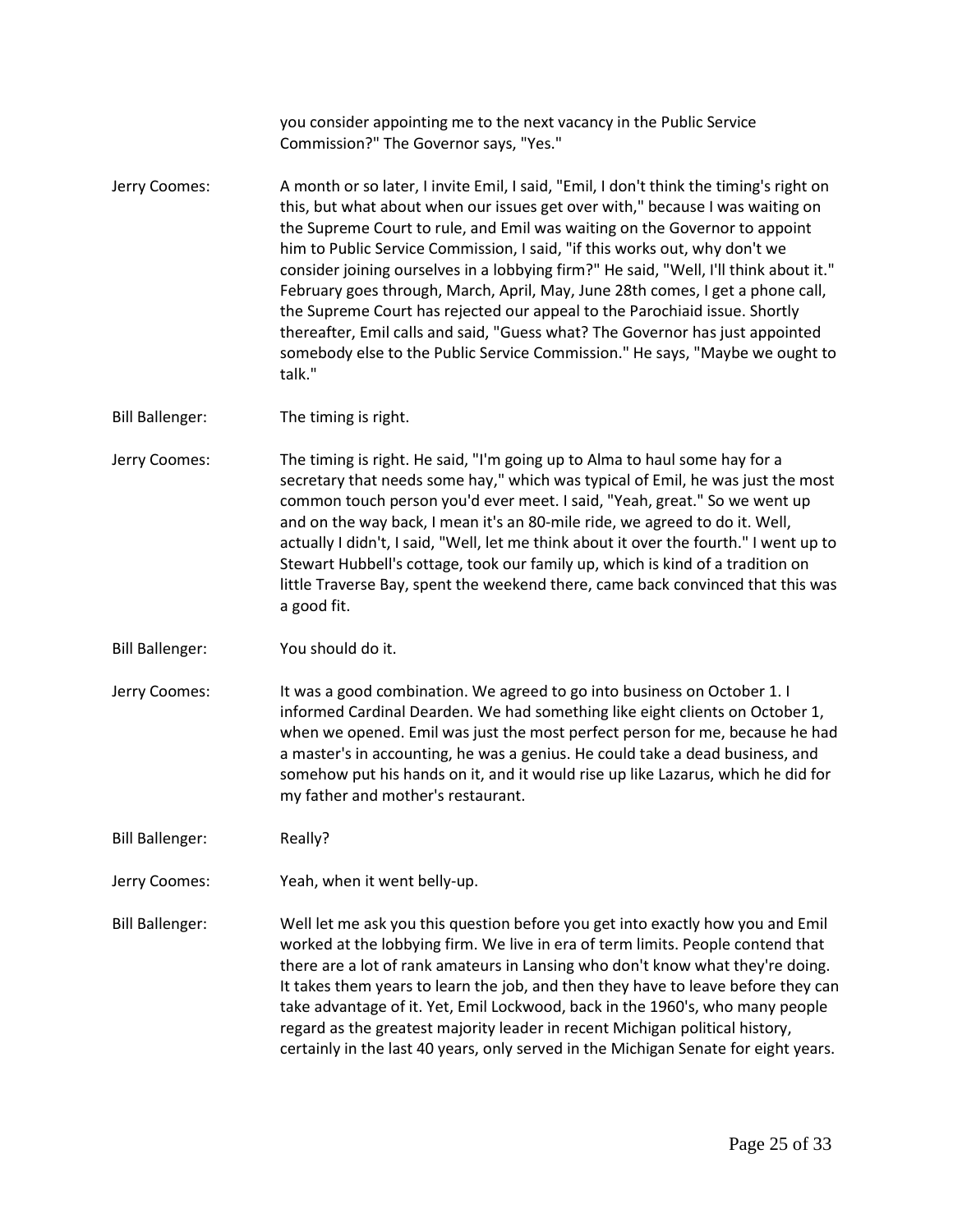| <b>Bill Ballenger:</b> | In fact, after his first two-year term, when senators had two-year terms, as a<br>freshman, he was elected minority leader, and then two years later, he was<br>elected majority leader, what does that say about Emil Lockwood? What does it<br>say about the people we're electing today under term limits, or maybe doesn't it<br>say anything about anybody?                                                                                                                                                                                                                                                                                                                                                                                                                                                                                                                      |
|------------------------|---------------------------------------------------------------------------------------------------------------------------------------------------------------------------------------------------------------------------------------------------------------------------------------------------------------------------------------------------------------------------------------------------------------------------------------------------------------------------------------------------------------------------------------------------------------------------------------------------------------------------------------------------------------------------------------------------------------------------------------------------------------------------------------------------------------------------------------------------------------------------------------|
| Jerry Coomes:          | Well, it might, but I'm probably not the guy to answer that question.                                                                                                                                                                                                                                                                                                                                                                                                                                                                                                                                                                                                                                                                                                                                                                                                                 |
| <b>Bill Ballenger:</b> | Well, I mean, it didn't take a lot of seniority for him to thrive.                                                                                                                                                                                                                                                                                                                                                                                                                                                                                                                                                                                                                                                                                                                                                                                                                    |
| Jerry Coomes:          | Correct.                                                                                                                                                                                                                                                                                                                                                                                                                                                                                                                                                                                                                                                                                                                                                                                                                                                                              |
| <b>Bill Ballenger:</b> | He was a genius as you say.                                                                                                                                                                                                                                                                                                                                                                                                                                                                                                                                                                                                                                                                                                                                                                                                                                                           |
| Jerry Coomes:          | Yeah.                                                                                                                                                                                                                                                                                                                                                                                                                                                                                                                                                                                                                                                                                                                                                                                                                                                                                 |
| <b>Bill Ballenger:</b> | Maybe that's the answer. Certain people, if there were certain people today,<br>like Emil Lockwood, they would rise up and be Emil Lockwood.                                                                                                                                                                                                                                                                                                                                                                                                                                                                                                                                                                                                                                                                                                                                          |
| Jerry Coomes:          | I think that's a very good assumption. It was because he was a genius. I wouldn't<br>have suspected that with Emil. He was so precise, and analytical, but boy, he<br>was smart. You know, one of his strongest features was his commitment to<br>bipartisanship. It didn't really matter what your political place was. If you could<br>help me on this issue, we could serve the state better.                                                                                                                                                                                                                                                                                                                                                                                                                                                                                      |
| <b>Bill Ballenger:</b> | Right.                                                                                                                                                                                                                                                                                                                                                                                                                                                                                                                                                                                                                                                                                                                                                                                                                                                                                |
| Jerry Coomes:          | Democrats really admired Emil.                                                                                                                                                                                                                                                                                                                                                                                                                                                                                                                                                                                                                                                                                                                                                                                                                                                        |
| <b>Bill Ballenger:</b> | Yeah.                                                                                                                                                                                                                                                                                                                                                                                                                                                                                                                                                                                                                                                                                                                                                                                                                                                                                 |
| Jerry Coomes:          | I have to tell you this, because it happened in your hometown, Owosso. When<br>Emil was running for Secretary of State, he was, I think, giving a speech at the<br>Rotary Club. This is one of Emil's dominate personality characteristics, his<br>commitment to equality. He was castigated, he was criticized severely on that<br>occasion for supporting fair housing. He simply told that audience, "If you don't<br>support equality of opportunity for all people, don't vote for me." And he meant<br>it. I mean, I don't find that kind of commitment. Well it was rare in either party<br>actually, I was going to say in the Republican party today, but that wouldn't<br>probably be fair, in either party. I mean, it was very deep. It was very similar to<br>Milliken, and very similar to Phil Hart. I had been blessed, really to be associated<br>with those people. |
| <b>Bill Ballenger:</b> | Those people. Okay, you opened this multi-client lobbying firm. Multi-client<br>lobbying was a not a widespread phenomenon at that time. There were scarcely<br>any multi-client businesses in Lansing. Jim Karoub had started one just a few<br>months before you did. There were early pioneers like Bill Doyle, and Tom                                                                                                                                                                                                                                                                                                                                                                                                                                                                                                                                                            |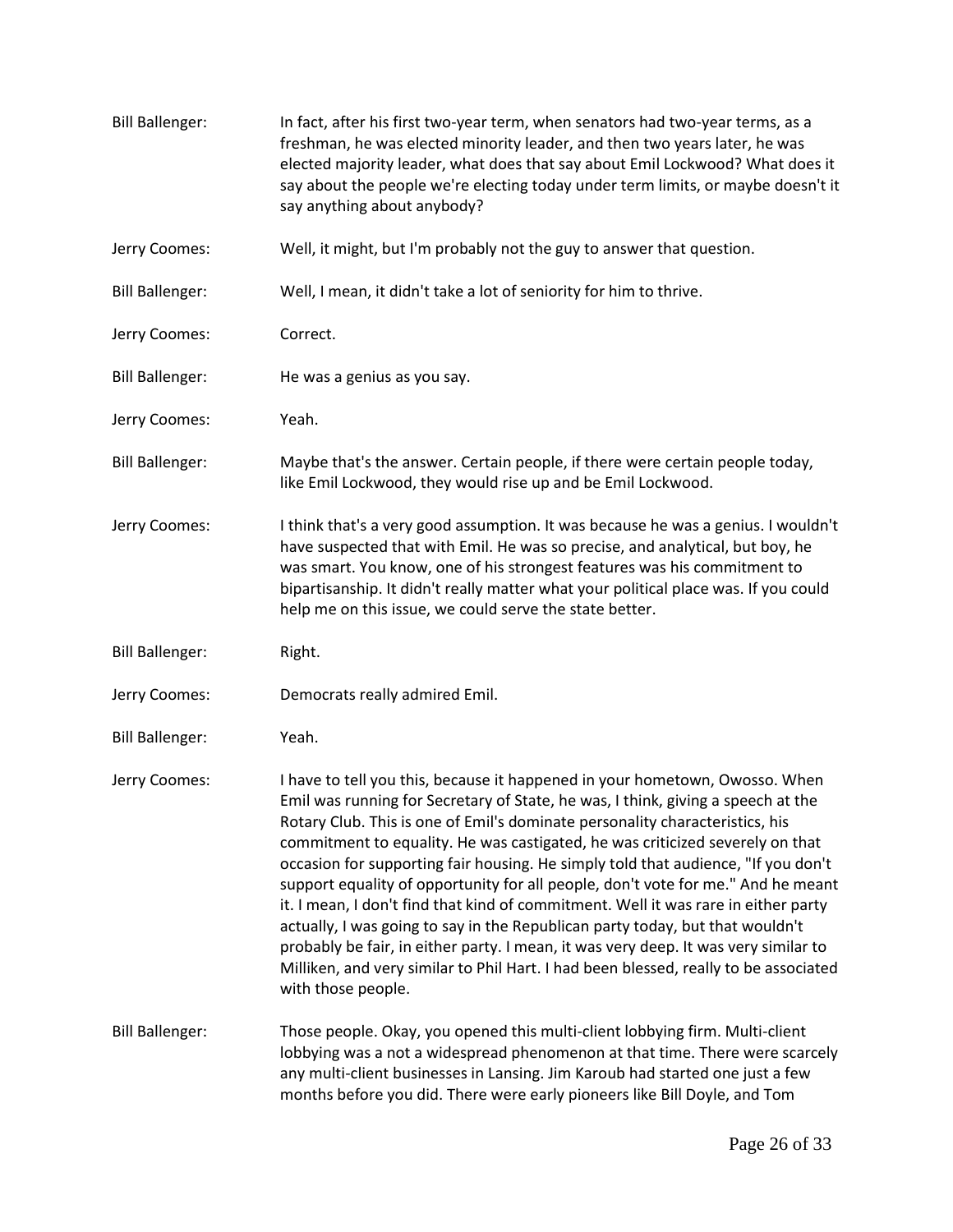|                        | Cleary who had started a multi-client firm's meaning that they had more than<br>one interest that they were representing. But you started your firm, did you<br>have any idea that it would become as a big as it has become today? Did you<br>have any conception of what you really were getting into?                                                    |
|------------------------|-------------------------------------------------------------------------------------------------------------------------------------------------------------------------------------------------------------------------------------------------------------------------------------------------------------------------------------------------------------|
| Jerry Coomes:          | No, we didn't. Well, we wanted to be bipartisan. So that was achieved with AN1I<br>but we had no vision that the federal government under Reagan would practice<br>what we then called Devolution or a devolving of powers from the federal<br>government to the States which turned many national corporations to the<br>States to find lobbying talent.   |
| Jerry Coomes:          | We had such crisis as consumer protection. We had environmental loss that<br>where the DNR began to seriously fine Michigan corporations for violations,<br>pollution violations. So, it became very complex and that just made it a growth<br>industry.                                                                                                    |
| <b>Bill Ballenger:</b> | So, you started this firm and you're immediately thrust into battles that involve<br>things like 3M company, and the Motion Picture Corporation of America, and<br>later Pigeon River Drilling.                                                                                                                                                             |
| Jerry Coomes:          | Right. Yeah.                                                                                                                                                                                                                                                                                                                                                |
| <b>Bill Ballenger:</b> | These are so far removed from Jerry Coomes and what he started out doing<br>back in the 50's in the Fair Employment Practice. Did you kind of wake up some<br>mornings saying "What am I doing here?"                                                                                                                                                       |
| Jerry Coomes:          | Yeah.                                                                                                                                                                                                                                                                                                                                                       |
| <b>Bill Ballenger:</b> | Or what has happened?                                                                                                                                                                                                                                                                                                                                       |
| Jerry Coomes:          | Well, it helps to remember Churchill's observation about if you weren't a Liberal<br>when you were young, or if you weren't a Conservative when you were older,<br>then something was wrong with you. But, my family had grown a full size.<br>There's only so much intensity after 20 years of picking grapes in the Social<br>Service Civil Rights field. |
| <b>Bill Ballenger:</b> | And as you say, the window had kind of closed on the world that you had.                                                                                                                                                                                                                                                                                    |
| Jerry Coomes:          | Yeah. Right.                                                                                                                                                                                                                                                                                                                                                |
| <b>Bill Ballenger:</b> | So, it was time for a new direction and you had all these contacts and these<br>relationships.                                                                                                                                                                                                                                                              |
| Jerry Coomes:          | Yep.                                                                                                                                                                                                                                                                                                                                                        |
| <b>Bill Ballenger:</b> | So, you start the firm. Just tell us a few war stories from your years lobbying.                                                                                                                                                                                                                                                                            |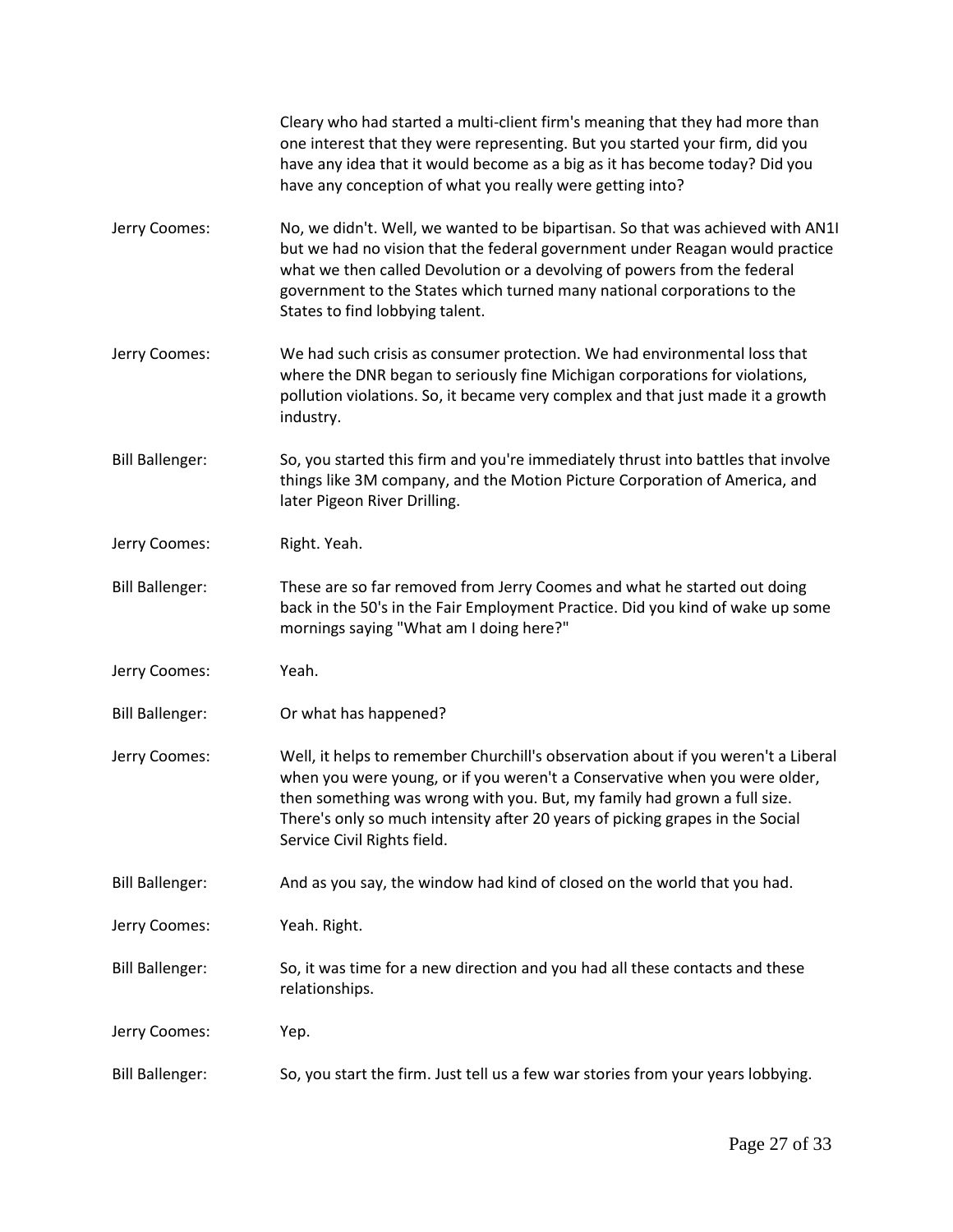Jerry Coomes: Okay. Reflectorized license plate. Bill Ballenger: Okay. Jerry Coomes: Well, in the beginning lobbyist's that formed firms are not that confident that they're gonna make it. So, they're not that stringent about who they let in their client door. So, we had some early mistakes that didn't serve the quality kind of blue chip firm that we wanted to be. I won't say three of them fell into that category but the issue was one that was so deeply resented by the Secretary of State's office. That issue was Reflectorized License Plate. 3M claimed it was an issue of safety and they made films and all these scientific studies on how it could save lives by being brighter and the Secretary of State's office just, I mean, it was intense. Bill Ballenger: They claimed it should not be mandatory, to have reflectorized plates. Jerry Coomes: Correct. So, we ended up compromising and passing legislation that permitted a trial. So, that's what happened. They did a trial but the resentment in the bureaucracy was such that we never got it into law. The issue of Pigeon River was probably outside procreate. Bill Ballenger: Okay, explain what was going on there. This is the Pigeon River National State Forest. Yeah. Bill Ballenger: In Northeast Michigan, lower Peninsula. Jerry Coomes: Yeah. Yeah. Basically a little below the Gaylord area, but the sequence of events were this. In 1968, the Department of Natural Resources issued some drilling permits to Shell Oil, Nomeco Oil, which is a subsidiary of Consumer's Power, and Amoco. Now, it's 1979, the environmental movement is in full bloom and Mrs. Milliken and the Free Press, and the Governor, became great advocates for not wishing the department to honor those permits. It became quite a public issue. Bill Ballenger: The Free Press was opposed. Jerry Coomes: Yeah. Well, the Free Press loved the north for its employees and it's staff and it's editors, but it didn't like it for any resource development. I'll tell ya. Close the door. So, no drilling by the Free Press in the pristine North. So, along comes 1979 and Iran, Iraq war is in force. Long lines at the gas stations. Well, if there's any time to open up drilling and to honor those permits, it's now. So, I was hired to do that. Bill Ballenger: Hired by the Oil and Gas Association? Or by the company's? Jerry Coomes: I was hired by Shell Oil, and by Nomeco, and by Amoco. Bill Ballenger: Okay.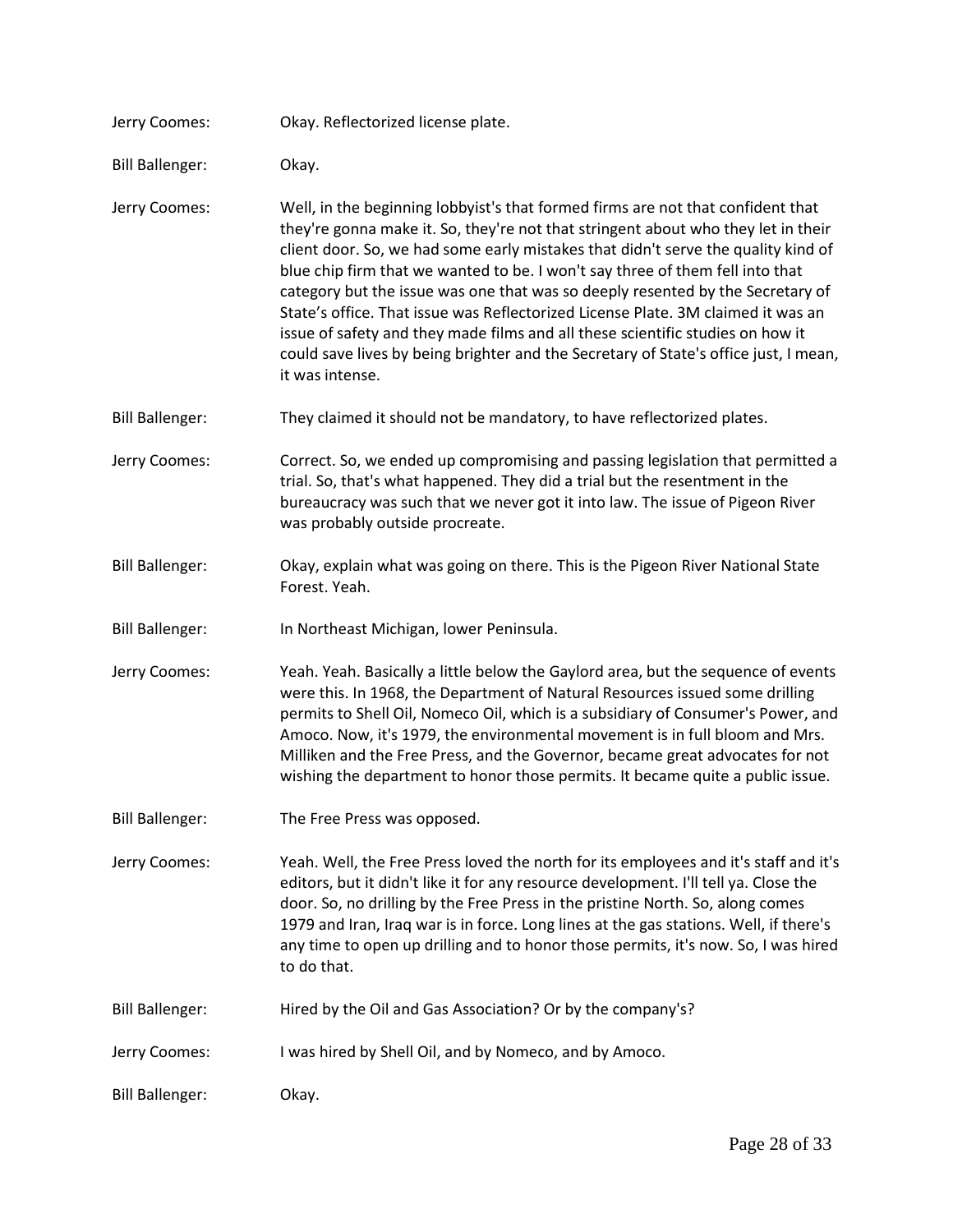| Jerry Coomes:          | The Supreme Court had ruled that those DNR permits were not to be honored.<br>It would be illegal to honor them because it would disturb the ecological<br>environment of the Rocky Mountain Elk herd, imported sometime earlier.                                                                                                                  |
|------------------------|----------------------------------------------------------------------------------------------------------------------------------------------------------------------------------------------------------------------------------------------------------------------------------------------------------------------------------------------------|
| <b>Bill Ballenger:</b> | So, you have the Supreme Court, the Governor,                                                                                                                                                                                                                                                                                                      |
| Jerry Coomes:          | And the Free Press.                                                                                                                                                                                                                                                                                                                                |
| <b>Bill Ballenger:</b> | And the news media Free Press all against you.                                                                                                                                                                                                                                                                                                     |
| Jerry Coomes:          | And the environmental movement.                                                                                                                                                                                                                                                                                                                    |
| <b>Bill Ballenger:</b> | Yeah.                                                                                                                                                                                                                                                                                                                                              |
| Jerry Coomes:          | All except Tom Washington in MUCC and Tom Anderson, Chairman of the<br>Conservation Committee. So, we start our work in the house convincing<br>Washington and Anderson that there was some long term interest here with<br>respect to funding the land development for park and hunting purposes, which<br>royalties from this drilling would do. |
| <b>Bill Ballenger:</b> | Right.                                                                                                                                                                                                                                                                                                                                             |
| Jerry Coomes:          | So, we basically tied that down and then went to the Senate. Senator Faust was<br>a believer that the environment has somewhat changed and agreed to put this<br>into Senator Miller's Conservation Committee to avoid the Environment<br>Committee headed by Senator John Hertel.                                                                 |
| <b>Bill Ballenger:</b> | Hertel would have been very much against it.                                                                                                                                                                                                                                                                                                       |
| Jerry Coomes:          | Yeah. We would have been history.                                                                                                                                                                                                                                                                                                                  |
| <b>Bill Ballenger:</b> | So, you got Faust to put it in the right committee.                                                                                                                                                                                                                                                                                                |
| Jerry Coomes:          | Well, Faust agreed to put it in the right committee. So, we opened the Senate<br>hearing in 1980. No. Yeah. 1980 with a film that Mort Neff narrated.                                                                                                                                                                                              |
| <b>Bill Ballenger:</b> | Right.                                                                                                                                                                                                                                                                                                                                             |
| Jerry Coomes:          | And he ended that film by saying "And if this passes, we might be lucky enough<br>to have the gas to drive up to Pigeon River." It was, I don't know if ever we had<br>opened up a Senate Committee hearing with a movie, but Rick Cole and David<br>Hayhow did that.                                                                              |
| <b>Bill Ballenger:</b> | Right.                                                                                                                                                                                                                                                                                                                                             |
| Jerry Coomes:          | And it worked and we got it out of the Senate and we went over to the House.<br>Then, we said, "Okay, let's sit down with the Environmental Movement, the                                                                                                                                                                                          |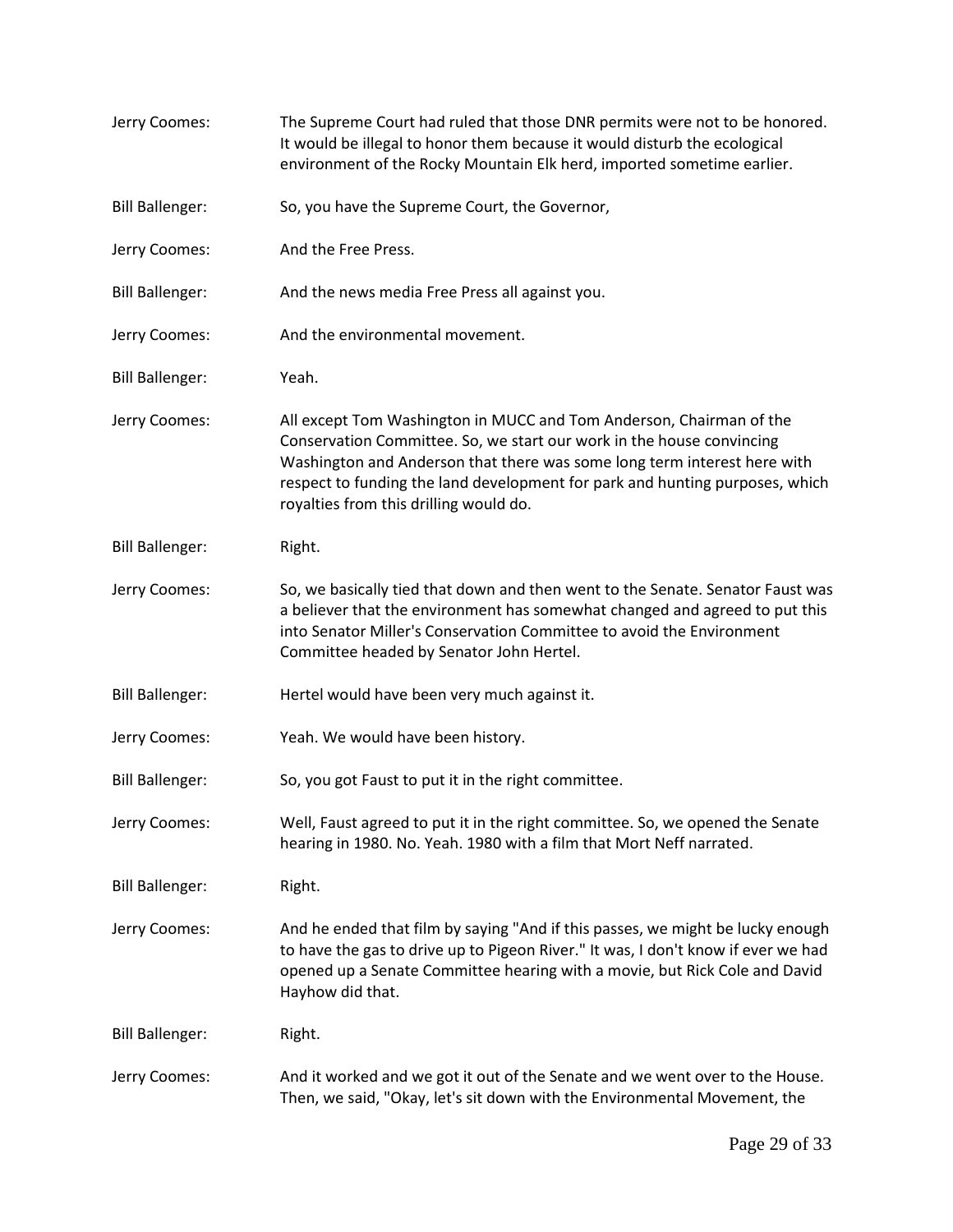Governor's office, and the Oil Industry, and let's do this right. And out of that effort came an agreement to amend the Consent Agreement to allow drilling to be done, but only after extreme precautionary safe guard were put into play to protect the environment when they did drilling. And they broke new ground in doing that in Pigeon River.

- Bill Ballenger: You know, it's almost like an early version of the debate today about off shore drilling, or drilling up in ANWR, or whatever.
- Jerry Coomes: Yep. Yep.
- Bill Ballenger: You're drilling in this fragile area and you have to satisfy Environmentalists.
- Jerry Coomes: Yeah. Exactly. And you have to work with everybody.
- Bill Ballenger: Right.
- Jerry Coomes: With both sides. Anyway, that was one of my fun issues. I loved it.
- Bill Ballenger: What about the battle of the movie theaters?
- Jerry Coomes: That was a great one, too. That involved Jimmy Karoub. They had hired Jimmy. NATO had hired.
- Bill Ballenger: Who was they?
- Jerry Coomes: NATO, National Association of Theater Owners, to pass a bill called blind bidding. Blind bidding was a practice that the movie producers, the big movie producers, Columbia, United Artists, etc,
- Bill Ballenger: It was in place. It was being utilized. The theaters had to accept everything the motion picture company's sent them, even some bad stuff.
- Jerry Coomes: Correct.
- Bill Ballenger: They didn't have a chance to turn it down.
- Jerry Coomes: They didn't have a chance to view the whole product. Now, that sounds unfair until Senator Basil Brown took the floor, Chair of the Senate Judiciary Committee, and pointed out when you invest in an Oil Well, you do it before they drill. When you go to a publisher with an outline for a book and they give you an advance, you do it before the book is written. There are no guarantees, here. Oh, this was a bitter battle fought over several years in the House and Senate. By the way, Basil's defense of the practice of blind bidding was so impressive. We had to go get the tape from the Secretary of the Senate, have it transcribed, send it to the Motion Picture Association in New York City, and they said he developed arguments that we have never heard before.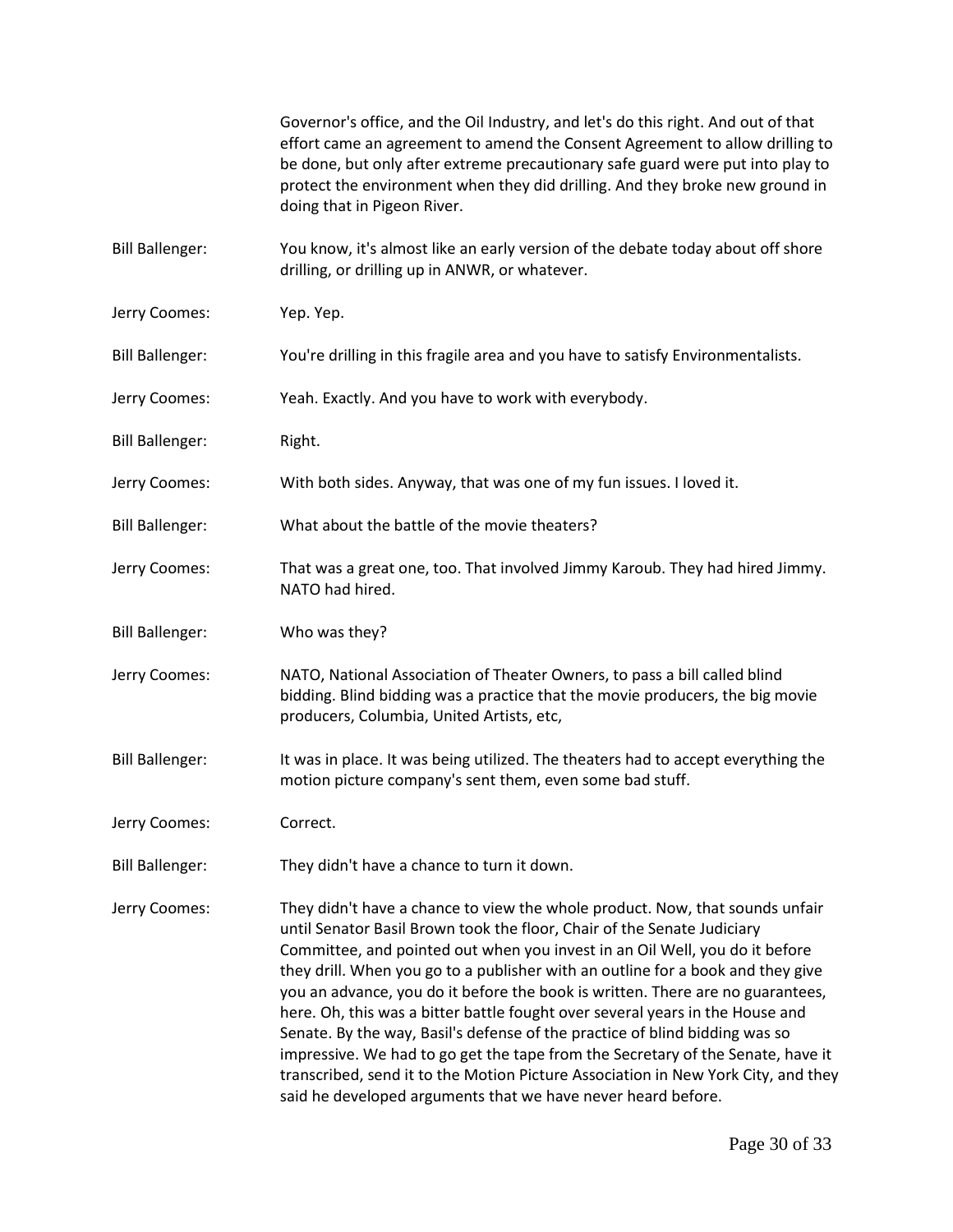| <b>Bill Ballenger:</b> | Wow.                                                                                                                                                                                                                                                                                                                                                                                                                                                                                                                                             |
|------------------------|--------------------------------------------------------------------------------------------------------------------------------------------------------------------------------------------------------------------------------------------------------------------------------------------------------------------------------------------------------------------------------------------------------------------------------------------------------------------------------------------------------------------------------------------------|
| Jerry Coomes:          | And we've been doing this in 28 states of the United States.                                                                                                                                                                                                                                                                                                                                                                                                                                                                                     |
| <b>Bill Ballenger:</b> | Yeah. He was a brilliant man.                                                                                                                                                                                                                                                                                                                                                                                                                                                                                                                    |
| Jerry Coomes:          | He was so, and off the top of his head.                                                                                                                                                                                                                                                                                                                                                                                                                                                                                                          |
| <b>Bill Ballenger:</b> | Right.                                                                                                                                                                                                                                                                                                                                                                                                                                                                                                                                           |
| Jerry Coomes:          | Very impressive.                                                                                                                                                                                                                                                                                                                                                                                                                                                                                                                                 |
| <b>Bill Ballenger:</b> | But you were battling Jimmy Karoub and his clients, the motion picture theater<br>owners, right? Here in Michigan that wanted to end this practice.                                                                                                                                                                                                                                                                                                                                                                                              |
| Jerry Coomes:          | And it was an unfair fight because we had local theaters versus Hollywood. Local<br>theater owners in the State Legislator's hometown.                                                                                                                                                                                                                                                                                                                                                                                                           |
| Jerry Coomes:          | But we were successful and it hasn't been passed, to my knowledge, in the state<br>of Michigan.                                                                                                                                                                                                                                                                                                                                                                                                                                                  |
| <b>Bill Ballenger:</b> | Good. Let me ask you about another famous, colorful character, flashing back a<br>little bit. But, he was still, I think, a judge at the time we're talking about now<br>and that was T. John Lesinski.                                                                                                                                                                                                                                                                                                                                          |
| Jerry Coomes:          | Oh, T. John.                                                                                                                                                                                                                                                                                                                                                                                                                                                                                                                                     |
| <b>Bill Ballenger:</b> | T. John Lesinski, who was Lieutenant Governor of Michigan for four years in the<br>early 60's and then became Chief Judge of the Court of Appeals. What can you<br>tell me about T. John Lesinski? Did you know him?                                                                                                                                                                                                                                                                                                                             |
| Jerry Coomes:          | Not well. I just knew that he was one of those larger than life characters. He was<br>actually a movie character, a character of a big city boss politician. First time I<br>encountered him, he is presiding over the Senate. It's 1963, February or March. I<br>come across, asked him to come out, because the Fair School Bus Law was on<br>the calendar and I needed a clarification. So, I said, I didn't call him T. John,<br>"Lieutenant Governor Lesinski, can you tell me about this bill?" Well, Senator<br>Vanderlaan has sponsored. |
| <b>Bill Ballenger:</b> | And he was a Republican from Grand Rapids.                                                                                                                                                                                                                                                                                                                                                                                                                                                                                                       |
| Jerry Coomes:          | Republican. Yeah. Future Senate Majority Leader from Grand Rapids. So, he<br>thought the bill was going to be a Republican effort and he said to me, "Let me<br>tell you son." He said, "Don't you trust those Republicans. They will blank you<br>every time."                                                                                                                                                                                                                                                                                  |
| <b>Bill Ballenger:</b> | Blank.                                                                                                                                                                                                                                                                                                                                                                                                                                                                                                                                           |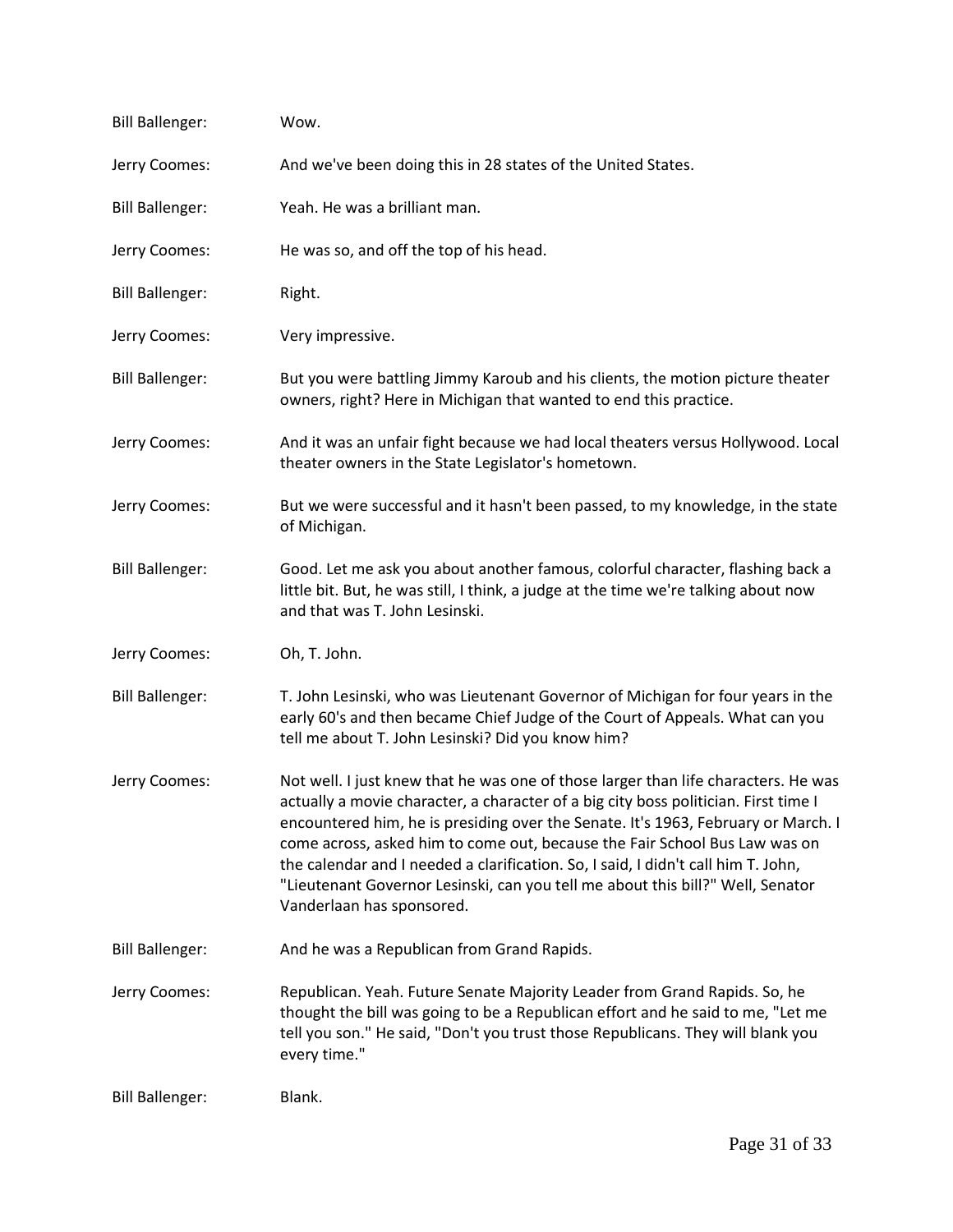Jerry Coomes: I said, "Okay." And then another time I have a slight memory of him, I think, being stopped in the Governor's limo. Romney was out of the State and T. John was Governor and he borrowed the limo to go to Detroit and he stopped at a stop street and a guy came by, a pedestrian, looked in. T. John was smoking a cigar and he said, "Al Capone could have a really big cigar" and took off. But he was a colorful guy but highly respected. Bill Ballenger: Right. Jerry Coomes: As the Chief Judge. Bill Ballenger: He had a very keen mind. Yeah. Jerry Coomes: Ran a very tight Court of Appeals. Bill Ballenger: Right. That was in the days before the present constitution when you're a Lieutenant Governor could actually be of a different party than the Governor. Jerry Coomes: Correct. Yeah. Bill Ballenger: So, when Romney, a tee-totaling non-smoking Mormon would leave the State, T. John would get in the limo as the acting Governor and go around with his huge stogie. Right? Jerry Coomes: Yeah. And Romney never stayed very long. Bill Ballenger: Well, in conclusion, you and Emil build up a very successful firm. Although, I don't think Emil was as enthusiastic about lobbying as you were, and he left after a few years. Jerry Coomes: He left in 77. After six years. Bill Ballenger: Right. Jerry Coomes: Got involved in business down there, but he was on my Board. On our board at PAA and extremely valuable. I stayed on until 1993 and in which we sold it to Tom Hoisington and the other partners. And Tom, by the way has just done a marvelous job building the firm. Bill Ballenger: Well, I can't believe you have been retired for 15 years. Jerry Coomes: Yeah. I can't either. Bill Ballenger: I don't think you have been retired. You've been doing some other things. I know you spend a lot of time out of state. But, look, Jerry Coomes, I want to thank you so much for appearing before the Michigan Political History Society.